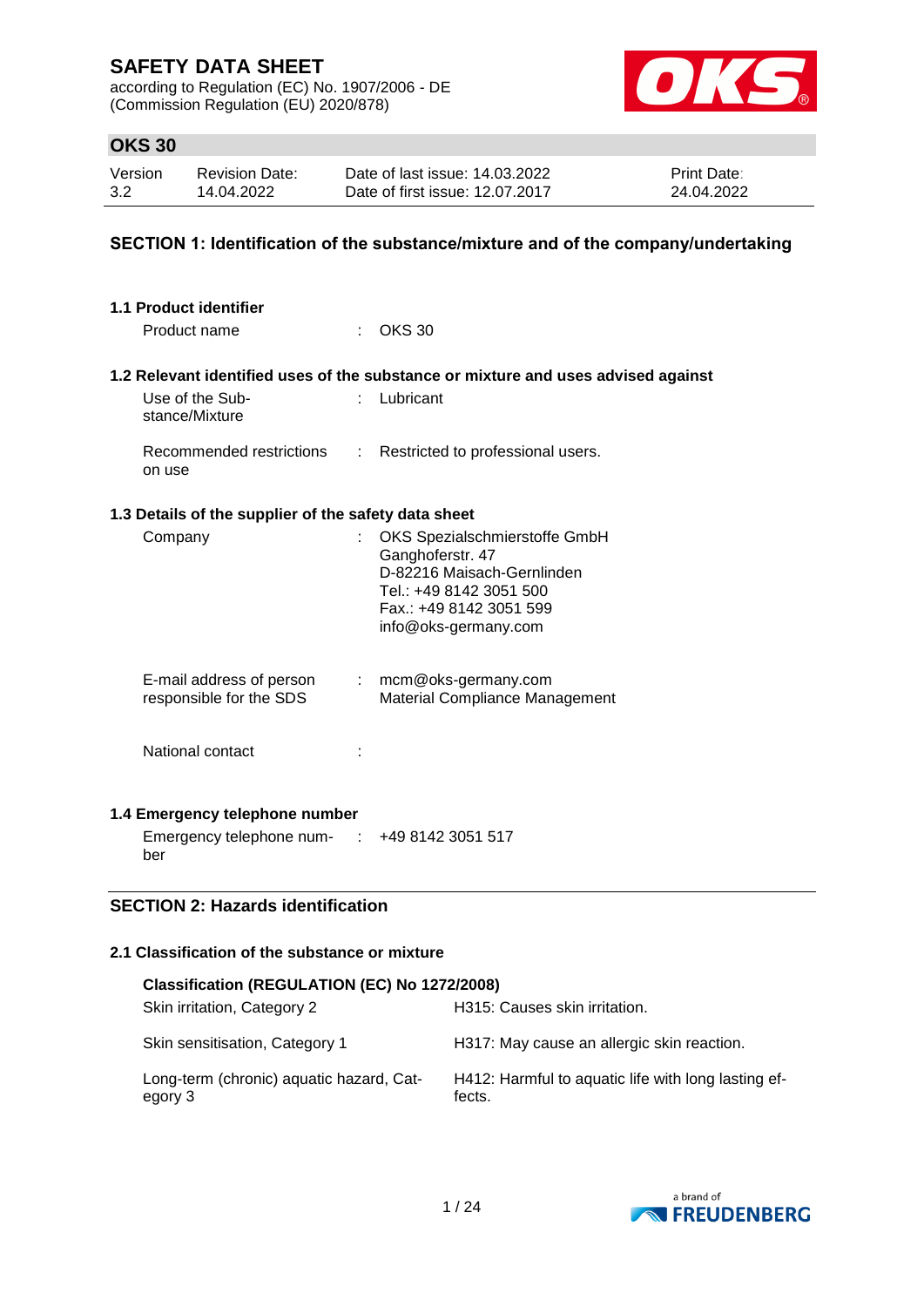according to Regulation (EC) No. 1907/2006 - DE (Commission Regulation (EU) 2020/878)



## **OKS 30**

| Version | Revision Date: | Date of last issue: 14.03.2022  | <b>Print Date:</b> |
|---------|----------------|---------------------------------|--------------------|
| 3.2     | 14.04.2022     | Date of first issue: 12.07.2017 | 24.04.2022         |

#### **2.2 Label elements**

| Labelling (REGULATION (EC) No 1272/2008)<br>Hazard pictograms |                                                                                                    |                                                                                                                                  |
|---------------------------------------------------------------|----------------------------------------------------------------------------------------------------|----------------------------------------------------------------------------------------------------------------------------------|
| Signal word                                                   | Warning                                                                                            |                                                                                                                                  |
| Hazard statements                                             | H <sub>315</sub><br>H317<br>H412                                                                   | Causes skin irritation.<br>May cause an allergic skin reaction.<br>Harmful to aquatic life with long lasting ef-<br>fects.       |
| Precautionary statements                                      | <b>Prevention:</b><br>P <sub>261</sub><br>P <sub>264</sub><br>P <sub>273</sub><br>P <sub>280</sub> | Avoid breathing vapours.<br>Wash skin thoroughly after handling.<br>Avoid release to the environment.<br>Wear protective gloves. |
|                                                               | Response:                                                                                          |                                                                                                                                  |
|                                                               | $P333 + P313$                                                                                      | If skin irritation or rash occurs: Get medical<br>advice/ attention.                                                             |
|                                                               | $P362 + P364$                                                                                      | Take off contaminated clothing and wash it<br>before reuse.                                                                      |

#### **Hazardous components which must be listed on the label:**

Molybdenum trioxide, reaction products with bis[O,O-bis(2-ethylhexyl)] hydrogen dithiophosphate

### **2.3 Other hazards**

This substance/mixture contains no components considered to be either persistent, bioaccumulative and toxic (PBT), or very persistent and very bioaccumulative (vPvB) at levels of 0.1% or higher.

Ecological information: The substance/mixture does not contain components considered to have endocrine disrupting properties according to REACH Article 57(f) or Commission Delegated regulation (EU) 2017/2100 or Commission Regulation (EU) 2018/605 at levels of 0.1% or higher.

Toxicological information: The substance/mixture does not contain components considered to have endocrine disrupting properties according to REACH Article 57(f) or Commission Delegated regulation (EU) 2017/2100 or Commission Regulation (EU) 2018/605 at levels of 0.1% or higher.

## **SECTION 3: Composition/information on ingredients**

**3.2 Mixtures**

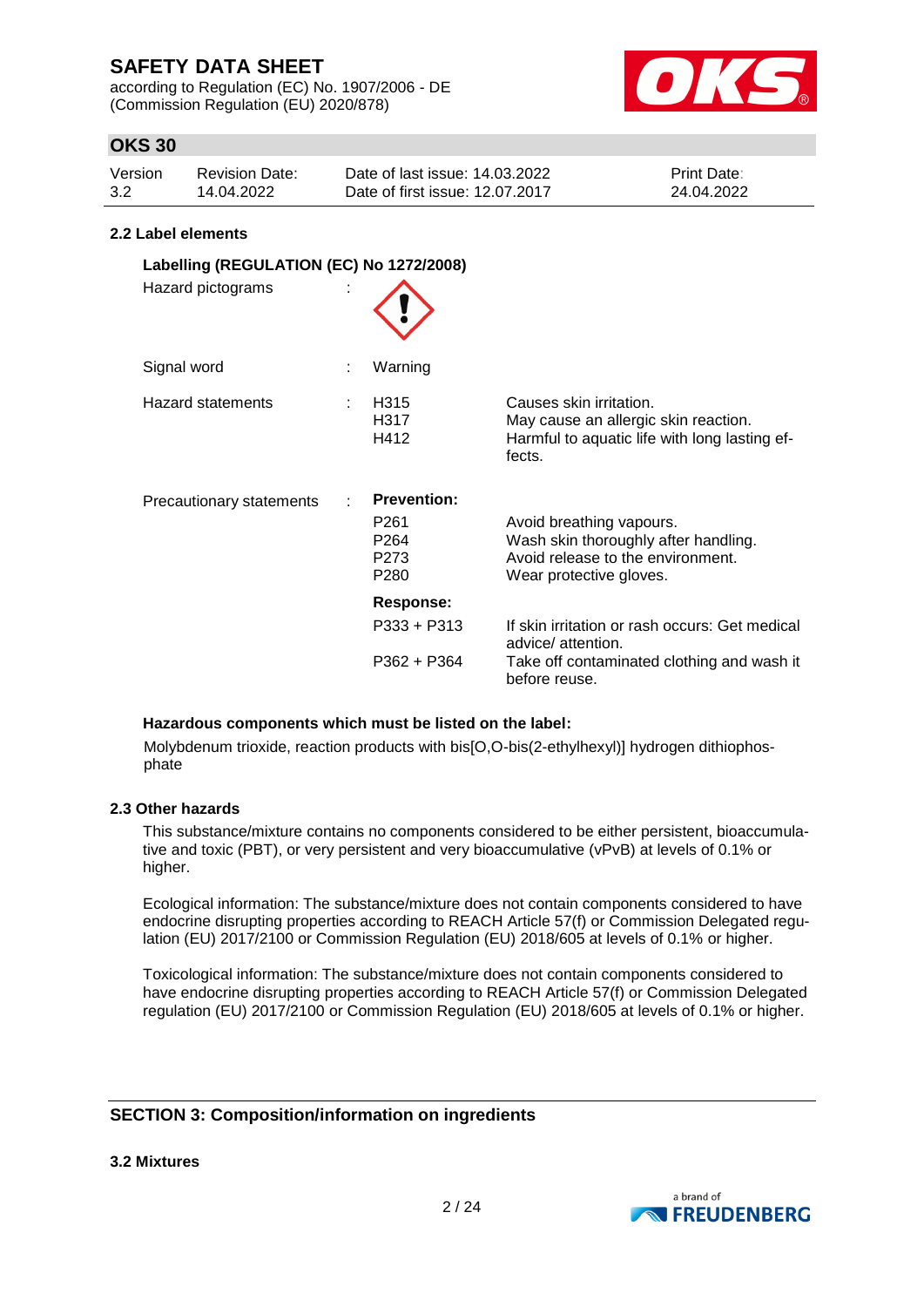according to Regulation (EC) No. 1907/2006 - DE (Commission Regulation (EU) 2020/878)



## **OKS 30**

| Version | <b>Revision Date:</b> | Date of last issue: 14.03.2022  | <b>Print Date:</b> |
|---------|-----------------------|---------------------------------|--------------------|
| 3.2     | 14.04.2022            | Date of first issue: 12.07.2017 | 24.04.2022         |

Chemical nature : Additive

### **Components**

| Chemical name                                                                                                | CAS-No.<br>EC-No.<br>Index-No.<br>Registration number                       | Classification                                                           | specific concen-<br>tration limit<br>M-Factor<br><b>Notes</b><br>Acute toxicity<br>estimate | Concentration<br>(% w/w) |
|--------------------------------------------------------------------------------------------------------------|-----------------------------------------------------------------------------|--------------------------------------------------------------------------|---------------------------------------------------------------------------------------------|--------------------------|
| Molybdenum trioxide,<br>reaction products with<br>bis[O,O-bis(2-<br>ethylhexyl)] hydrogen<br>dithiophosphate | 947-946-9<br>01-2120772600-59-<br><b>XXXX</b>                               | Skin Irrit.2; H315<br>Skin Sens.1B;<br>H317<br>Aquatic Chronic4;<br>H413 |                                                                                             | $>= 30 - 50$             |
| Amines, C11-14-<br>branched alkyl, mono-<br>hexyl and dihexyl<br>phosphates                                  | 80939-62-4<br>279-632-6<br>01-2119976322-36-<br>XXXX                        | Skin Irrit.2; H315<br>Eye Irrit.2; H319<br>Aquatic Chronic2;<br>H411     |                                                                                             | $>= 2,5 - < 10$          |
| Substances with a workplace exposure limit :                                                                 |                                                                             |                                                                          |                                                                                             |                          |
| Distillates (petroleum),<br>hydrotreated heavy<br>naphthenic; Baseoil -<br>unspecified                       | 64742-52-5<br>265-155-0<br>649-465-00-7<br>01-2119467170-45-<br><b>XXXX</b> | Not classified                                                           | Note L                                                                                      | $>= 10 - 20$             |

For explanation of abbreviations see section 16.

## **SECTION 4: First aid measures**

### **4.1 Description of first aid measures**

| If inhaled              | Remove person to fresh air. If signs/symptoms continue, get<br>medical attention.<br>Keep patient warm and at rest.<br>If unconscious, place in recovery position and seek medical<br>advice.<br>Keep respiratory tract clear.<br>If breathing is irregular or stopped, administer artificial respira-<br>tion. |  |
|-------------------------|-----------------------------------------------------------------------------------------------------------------------------------------------------------------------------------------------------------------------------------------------------------------------------------------------------------------|--|
| In case of skin contact | : Take off all contaminated clothing immediately.<br>Wash off immediately with soap and plenty of water.<br>Get medical attention immediately if irritation develops and<br>persists.<br>Wash clothing before reuse.<br>Thoroughly clean shoes before reuse.                                                    |  |

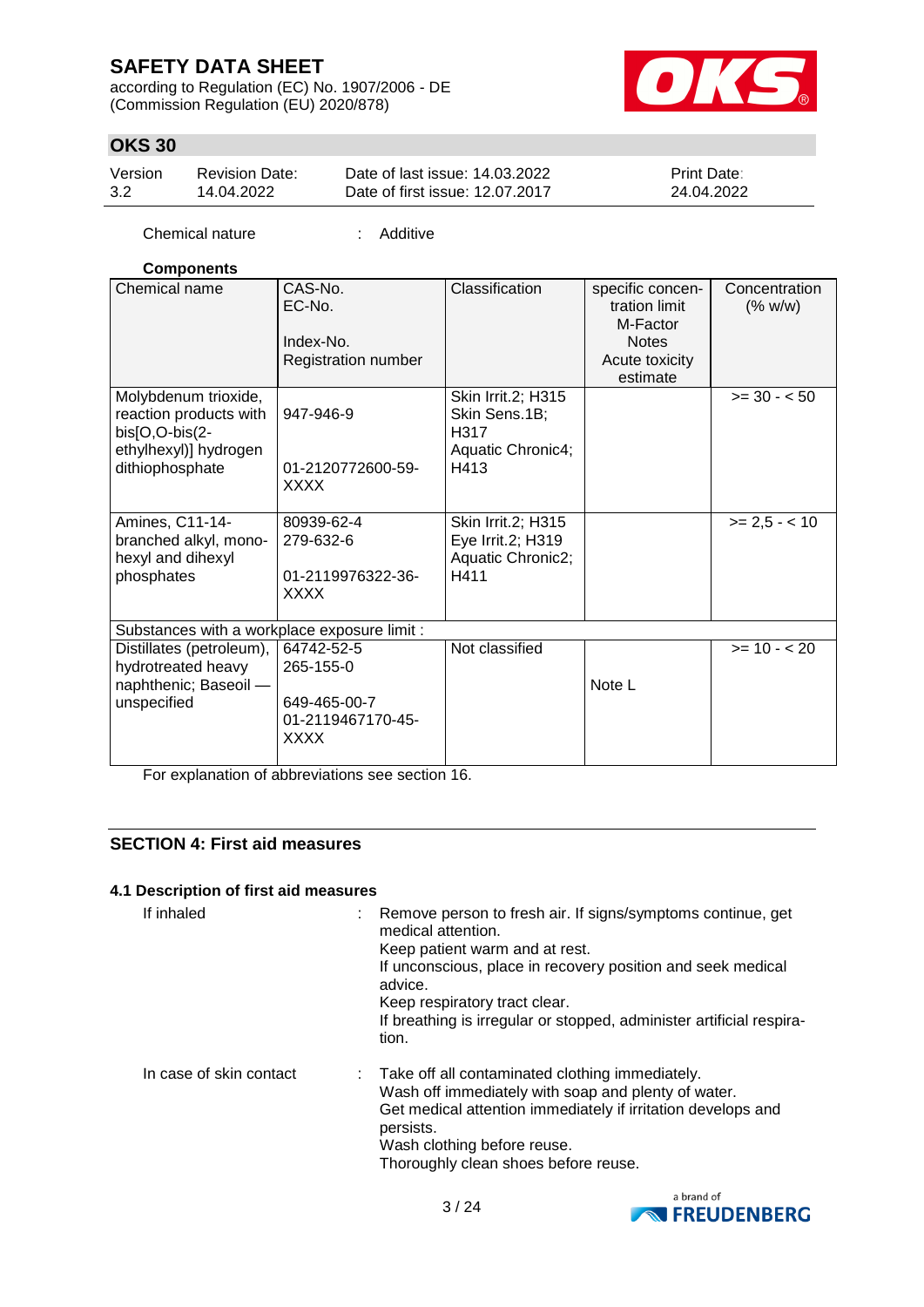according to Regulation (EC) No. 1907/2006 - DE (Commission Regulation (EU) 2020/878)



## **OKS 30**

| Version<br>3.2 | <b>Revision Date:</b><br>14.04.2022     | Date of last issue: 14.03.2022<br>Date of first issue: 12.07.2017                                                                                                                                                                                        | Print Date:<br>24.04.2022 |
|----------------|-----------------------------------------|----------------------------------------------------------------------------------------------------------------------------------------------------------------------------------------------------------------------------------------------------------|---------------------------|
|                | In case of eye contact                  | : Rinse immediately with plenty of water, also under the eyelids,<br>for at least 10 minutes.<br>If eye irritation persists, consult a specialist.                                                                                                       |                           |
|                | If swallowed                            | Move the victim to fresh air.<br>If unconscious, place in recovery position and seek medical<br>advice.<br>Keep respiratory tract clear.<br>Do NOT induce vomiting.<br>Rinse mouth with water.<br>Never give anything by mouth to an unconscious person. |                           |
|                |                                         | 4.2 Most important symptoms and effects, both acute and delayed                                                                                                                                                                                          |                           |
|                | Symptoms                                | Skin contact may provoke the following symptoms:<br>Erythema<br>Allergic appearance                                                                                                                                                                      |                           |
| <b>Risks</b>   |                                         | Causes skin irritation.<br>May cause an allergic skin reaction.                                                                                                                                                                                          |                           |
|                |                                         | 4.3 Indication of any immediate medical attention and special treatment needed                                                                                                                                                                           |                           |
|                | Treatment                               | The first aid procedure should be established in consultation<br>with the doctor responsible for industrial medicine.<br>Treat symptomatically.                                                                                                          |                           |
|                | <b>SECTION 5: Firefighting measures</b> |                                                                                                                                                                                                                                                          |                           |

### **5.1 Extinguishing media** Suitable extinguishing media : Use water spray, alcohol-resistant foam, dry chemical or carbon dioxide. Unsuitable extinguishing media : High volume water jet **5.2 Special hazards arising from the substance or mixture** Hazardous combustion prod- : ucts Carbon oxides Nitrogen oxides (NOx) Sulphur oxides Oxides of phosphorus Metal oxides **5.3 Advice for firefighters** Special protective equipment : for firefighters : In the event of fire, wear self-contained breathing apparatus. Use personal protective equipment. Exposure to decomposition products may be a hazard to health. Further information : Standard procedure for chemical fires.

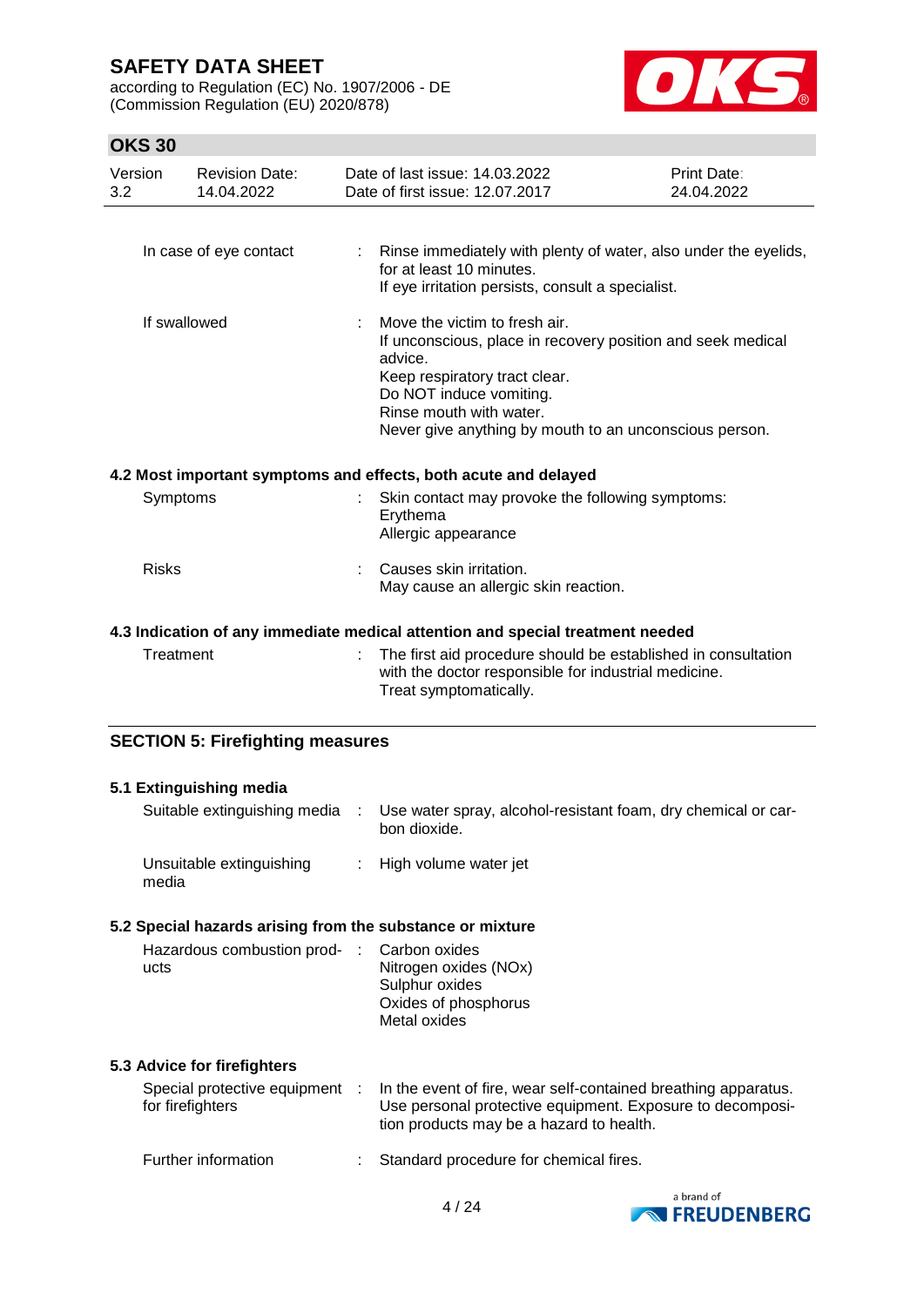according to Regulation (EC) No. 1907/2006 - DE (Commission Regulation (EU) 2020/878)



## **OKS 30**

| Version | Revision Date: | Date of last issue: 14.03.2022  | <b>Print Date:</b> |
|---------|----------------|---------------------------------|--------------------|
| 3.2     | 14.04.2022     | Date of first issue: 12.07.2017 | 24.04.2022         |

Collect contaminated fire extinguishing water separately. This must not be discharged into drains.

### **SECTION 6: Accidental release measures**

| 6.1 Personal precautions, protective equipment and emergency procedures                                                                                                                                                                      |  |                                                                                                                                                                                                                |  |  |  |
|----------------------------------------------------------------------------------------------------------------------------------------------------------------------------------------------------------------------------------------------|--|----------------------------------------------------------------------------------------------------------------------------------------------------------------------------------------------------------------|--|--|--|
| Personal precautions                                                                                                                                                                                                                         |  | : Evacuate personnel to safe areas.<br>Use personal protective equipment.<br>Ensure adequate ventilation.<br>Do not breathe vapours or spray mist.<br>Refer to protective measures listed in sections 7 and 8. |  |  |  |
| <b>6.2 Environmental precautions</b>                                                                                                                                                                                                         |  |                                                                                                                                                                                                                |  |  |  |
| Environmental precautions<br>: Do not allow contact with soil, surface or ground water.<br>Prevent further leakage or spillage if safe to do so.<br>If the product contaminates rivers and lakes or drains inform<br>respective authorities. |  |                                                                                                                                                                                                                |  |  |  |
| 6.3 Methods and material for containment and cleaning up                                                                                                                                                                                     |  |                                                                                                                                                                                                                |  |  |  |

Methods for cleaning up : Contain spillage, and then collect with non-combustible absorbent material, (e.g. sand, earth, diatomaceous earth, vermiculite) and place in container for disposal according to local / national regulations (see section 13).

### **6.4 Reference to other sections**

For personal protection see section 8.

## **SECTION 7: Handling and storage**

### **7.1 Precautions for safe handling**

Advice on safe handling : Do not breathe vapours or spray mist. Avoid contact with skin and eyes. For personal protection see section 8. Persons with a history of skin sensitisation problems or asthma, allergies, chronic or recurrent respiratory disease should not be employed in any process in which this mixture is being used. Smoking, eating and drinking should be prohibited in the application area. Wash hands and face before breaks and immediately after handling the product. Do not get in eyes or mouth or on skin. Do not get on skin or clothing. Do not ingest. Do not repack. Do not re-use empty containers.

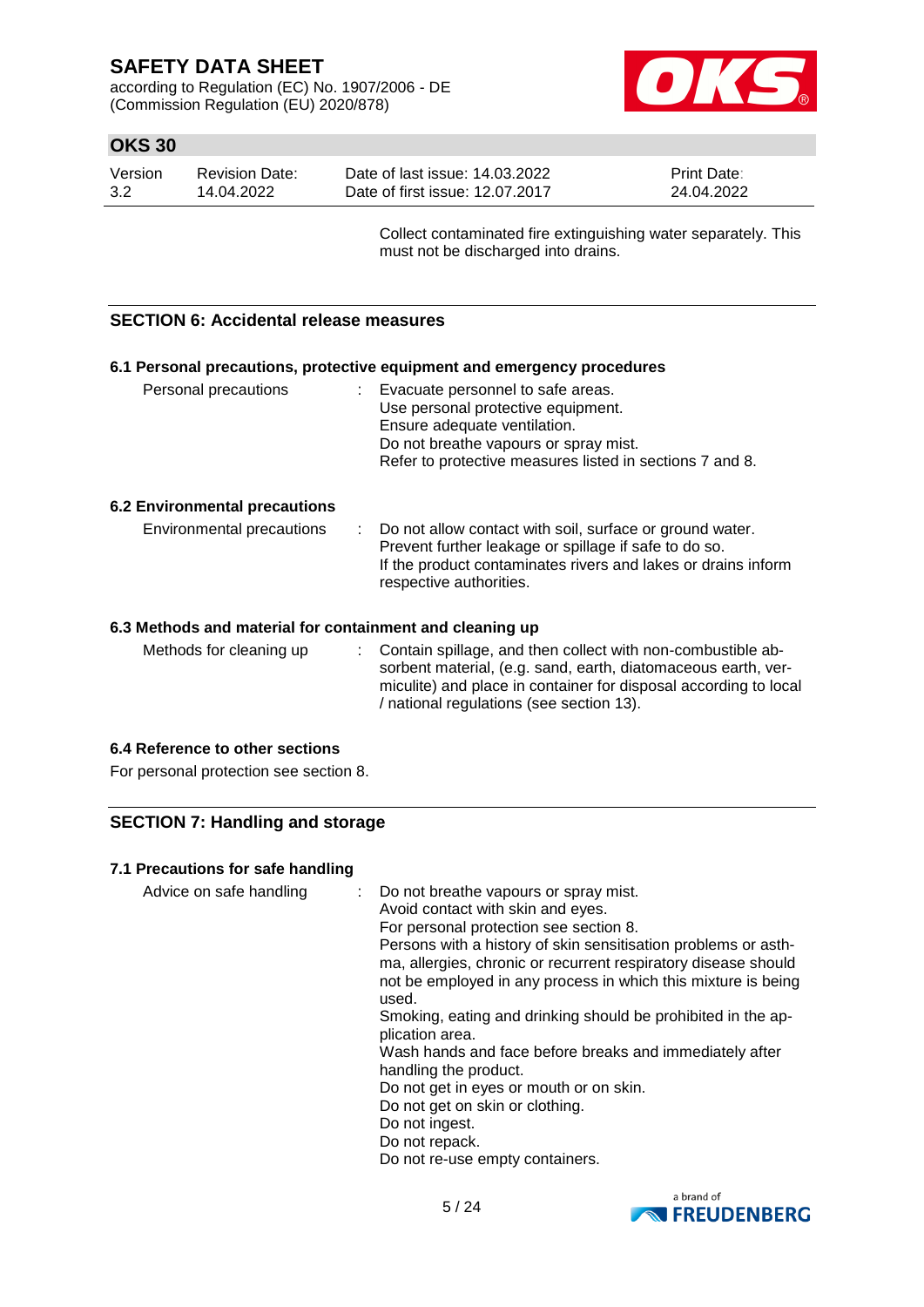according to Regulation (EC) No. 1907/2006 - DE (Commission Regulation (EU) 2020/878)



## **OKS 30**

| Version<br>3.2 | <b>Revision Date:</b><br>14.04.2022              |                           | Date of last issue: 14.03.2022<br>Date of first issue: 12.07.2017                                                                                                                                                                                                                                                              | Print Date:<br>24.04.2022 |
|----------------|--------------------------------------------------|---------------------------|--------------------------------------------------------------------------------------------------------------------------------------------------------------------------------------------------------------------------------------------------------------------------------------------------------------------------------|---------------------------|
|                |                                                  |                           | These safety instructions also apply to empty packaging which<br>may still contain product residues.<br>Keep container closed when not in use.                                                                                                                                                                                 |                           |
|                | Hygiene measures                                 |                           | Wash face, hands and any exposed skin thoroughly after<br>handling.                                                                                                                                                                                                                                                            |                           |
|                |                                                  |                           | 7.2 Conditions for safe storage, including any incompatibilities                                                                                                                                                                                                                                                               |                           |
|                | Requirements for storage<br>areas and containers | $\mathbb{R}^{\mathbb{Z}}$ | Store in original container. Keep container closed when not in<br>use. Keep in a dry, cool and well-ventilated place. Containers<br>which are opened must be carefully resealed and kept upright<br>to prevent leakage. Store in accordance with the particular<br>national regulations. Keep in properly labelled containers. |                           |
|                | Storage class (TRGS 510)                         |                           | 10, Combustible liquids                                                                                                                                                                                                                                                                                                        |                           |
|                | 7.3 Specific end use(s)                          |                           |                                                                                                                                                                                                                                                                                                                                |                           |
|                | Specific use(s)                                  |                           | Specific instructions for handling, not required.                                                                                                                                                                                                                                                                              |                           |

## **SECTION 8: Exposure controls/personal protection**

### **8.1 Control parameters**

### **Occupational Exposure Limits**

| Components                                                                                    | CAS-No.                                                                                                                                     | Value type (Form<br>of exposure)    | Control parameters | <b>Basis</b>                     |
|-----------------------------------------------------------------------------------------------|---------------------------------------------------------------------------------------------------------------------------------------------|-------------------------------------|--------------------|----------------------------------|
| Distillates (petrole-<br>um), hydrotreated<br>heavy naphthenic;<br>Baseoil - un-<br>specified | 64742-52-5                                                                                                                                  | <b>AGW</b> (Vapour<br>and aerosols) | $5 \text{ mg/m}$ 3 | DE TRGS<br>900<br>$(2018-06-07)$ |
|                                                                                               | Peak-limit: excursion factor (category): 4;(II)                                                                                             |                                     |                    |                                  |
|                                                                                               | Further information: When there is compliance with the OEL and biological<br>tolerance values, there is no risk of harming the unborn child |                                     |                    |                                  |

### **Derived No Effect Level (DNEL) according to Regulation (EC) No. 1907/2006:**

| Substance name                                                                                               | End Use        | Exposure routes | Potential health ef-<br>fects | Value                 |
|--------------------------------------------------------------------------------------------------------------|----------------|-----------------|-------------------------------|-----------------------|
| Molybdenum trioxide,<br>reaction products with<br>bis[O,O-bis(2-<br>ethylhexyl)] hydrogen<br>dithiophosphate | <b>Workers</b> | Inhalation      | Long-term systemic<br>effects | 4,93 mg/m3            |
|                                                                                                              | Workers        | Dermal          | Long-term systemic<br>effects | $1,4$ mg/kg<br>bw/day |
| Fatty acids, C18-<br>unsatd., diesters and<br>triesters with trime-<br>thylolpropane                         | Workers        | Dermal          |                               | 833,3 mg/kg<br>bw/day |

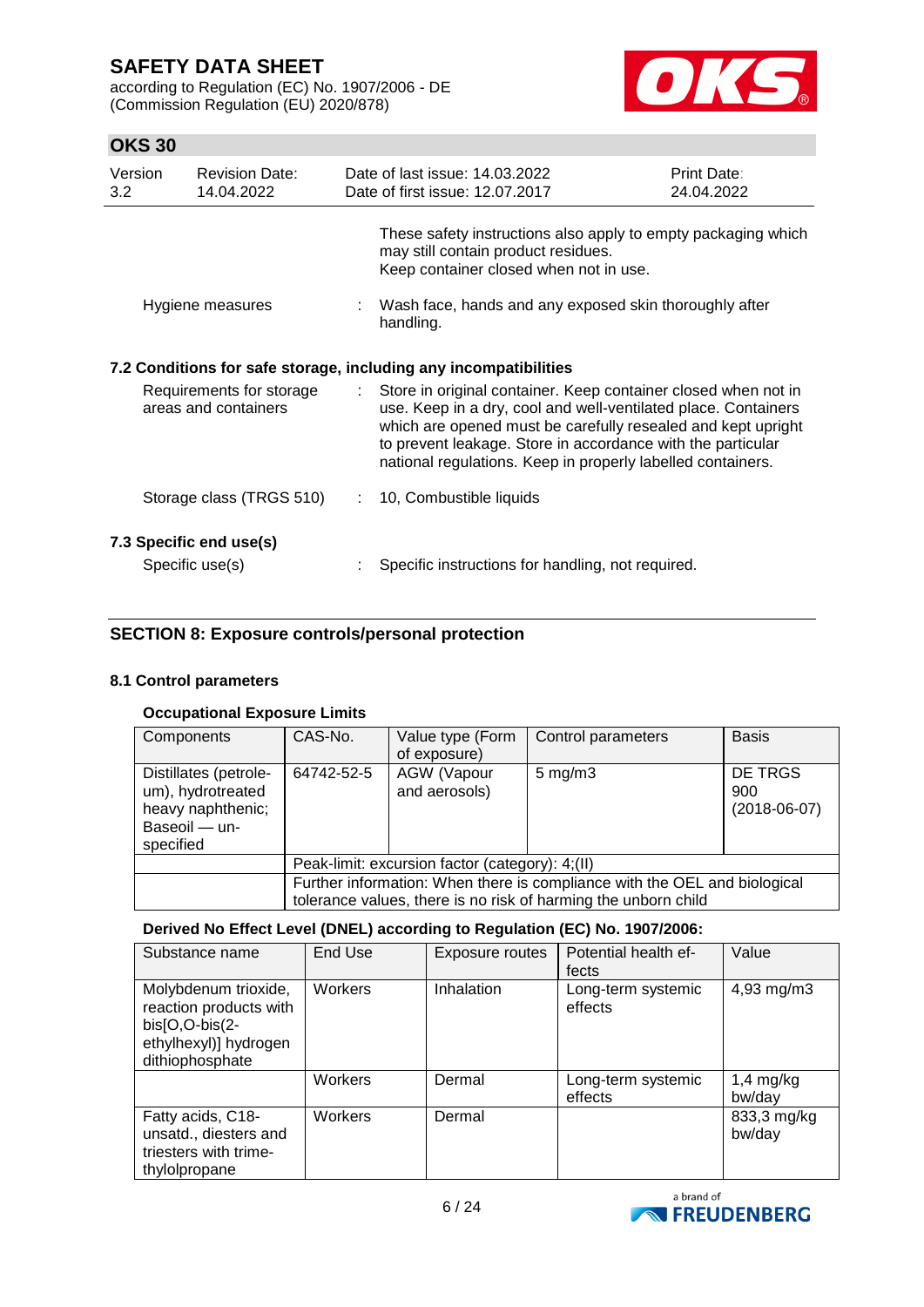according to Regulation (EC) No. 1907/2006 - DE (Commission Regulation (EU) 2020/878)



## **OKS 30**

| Version | <b>Revision Date:</b> | Date of last issue: 14.03.2022  | <b>Print Date:</b> |
|---------|-----------------------|---------------------------------|--------------------|
| 3.2     | 14.04.2022            | Date of first issue: 12.07.2017 | 24.04.2022         |
|         |                       |                                 |                    |

|                                                                             | Workers | Inhalation   |                               | 58,8 mg/m3     |
|-----------------------------------------------------------------------------|---------|--------------|-------------------------------|----------------|
| Amines, C11-14-<br>branched alkyl, mon-<br>ohexyl and dihexyl<br>phosphates | Workers | Inhalation   | Long-term systemic<br>effects | $0,2$ mg/m $3$ |
|                                                                             | Workers | Skin contact | Long-term systemic<br>effects | $0,03$ mg/kg   |
|                                                                             | Workers | Skin contact | Acute systemic ef-<br>fects   | $0,03$ mg/kg   |

### **Predicted No Effect Concentration (PNEC) according to Regulation (EC) No. 1907/2006:**

| Substance name                                                          | <b>Environmental Compartment</b> | Value                |
|-------------------------------------------------------------------------|----------------------------------|----------------------|
| Amines, C11-14-branched alkyl,<br>monohexyl and dihexyl phos-<br>phates | Fresh water                      | $0,055$ mg/l         |
|                                                                         | Intermittent use/release         | $0,01 \text{ mg/l}$  |
|                                                                         | Marine water                     | $0,005 \text{ mg/l}$ |
|                                                                         | Sewage treatment plant           | 1 $mg/l$             |
|                                                                         | Fresh water sediment             | 239,64 mg/kg         |
|                                                                         | Marine sediment                  | 23,96 mg/kg          |
|                                                                         | Soil                             | 47,76 mg/kg          |

#### **8.2 Exposure controls**

#### **Engineering measures**

Maintain air concentrations below occupational exposure standards.

#### **Personal protective equipment**

| Eye protection                                                        | : Safety glasses with side-shields                                                                                                                                                                                                                                                                                                          |
|-----------------------------------------------------------------------|---------------------------------------------------------------------------------------------------------------------------------------------------------------------------------------------------------------------------------------------------------------------------------------------------------------------------------------------|
| Hand protection<br>Material<br>Break through time<br>Protective index | Nitrile rubber<br>$:$ > 10 min<br>$\therefore$ Class 1                                                                                                                                                                                                                                                                                      |
| Remarks                                                               | Wear protective gloves. The break through time depends<br>amongst other things on the material, the thickness and the<br>type of glove and therefore has to be measured for each<br>case.<br>The selected protective gloves have to satisfy the specifica-<br>tions of Regulation (EU) 2016/425 and the standard EN 374<br>derived from it. |
| Respiratory protection                                                | Not required; except in case of aerosol formation.                                                                                                                                                                                                                                                                                          |
| Filter type                                                           | Filter type A-P                                                                                                                                                                                                                                                                                                                             |

#### Protective measures : The type of protective equipment must be selected according to the concentration and amount of the dangerous substance at the specific workplace. Choose body protection in relation to its type, to the concentration and amount of dangerous substances, and to the spe-

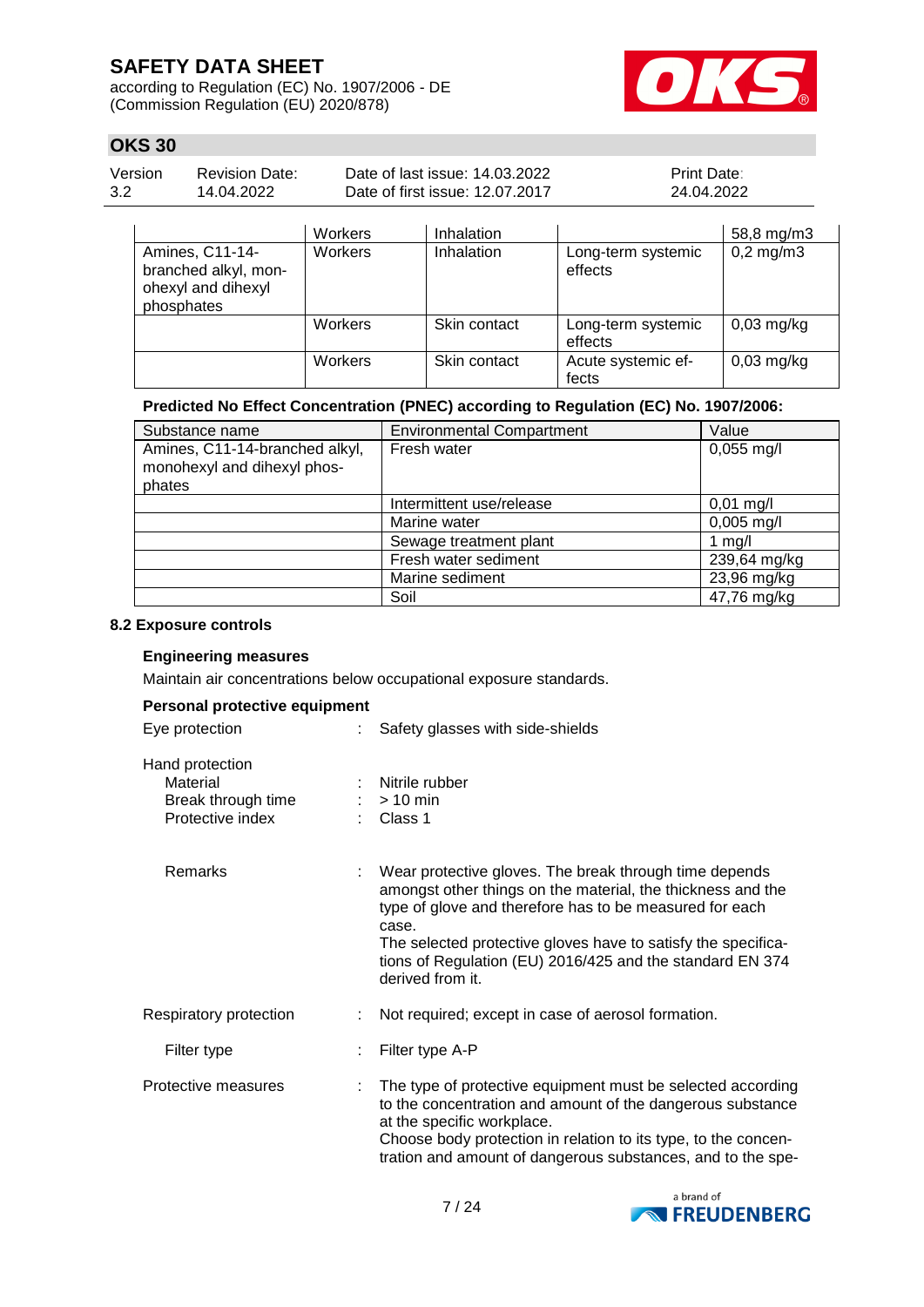according to Regulation (EC) No. 1907/2006 - DE (Commission Regulation (EU) 2020/878)



## **OKS 30**

| Version | Revision Date: | Date of last issue: 14.03.2022  | <b>Print Date:</b> |
|---------|----------------|---------------------------------|--------------------|
| 3.2     | 14.04.2022     | Date of first issue: 12.07.2017 | 24.04.2022         |

cific work-place.

### **SECTION 9: Physical and chemical properties**

| 9.1 Information on basic physical and chemical properties |                |                                                          |  |  |
|-----------------------------------------------------------|----------------|----------------------------------------------------------|--|--|
| Physical state                                            | ÷              | liquid                                                   |  |  |
| Colour                                                    |                | green                                                    |  |  |
| Odour                                                     | ÷              | characteristic                                           |  |  |
| <b>Odour Threshold</b>                                    | ÷              | No data available                                        |  |  |
|                                                           |                |                                                          |  |  |
| Melting point/range                                       |                | : No data available                                      |  |  |
| Boiling point/boiling range                               | $\mathbb{Z}^n$ | 224 °C (1.013 hPa)                                       |  |  |
| Flammability (solid, gas)                                 | ÷.             | Not applicable                                           |  |  |
| Upper explosion limit / Upper<br>flammability limit       |                | : No data available                                      |  |  |
| Lower explosion limit / Lower :<br>flammability limit     |                | No data available                                        |  |  |
| Flash point                                               |                | 184 °C<br>Method: ISO 2592                               |  |  |
| Auto-ignition temperature                                 |                | No data available                                        |  |  |
| Decomposition temperature                                 | ÷.             | No data available                                        |  |  |
| рH                                                        |                | Not applicable<br>substance/mixture is non-polar/aprotic |  |  |
| Viscosity                                                 |                |                                                          |  |  |
| Viscosity, dynamic                                        |                | : No data available                                      |  |  |
| Viscosity, kinematic                                      | $\mathbb{R}^n$ | 115,6 mm2/s (40 °C)                                      |  |  |
| Solubility(ies)<br>Water solubility                       | ÷              | immiscible                                               |  |  |
| Solubility in other solvents                              | ÷              | No data available                                        |  |  |
| Partition coefficient: n-                                 |                | No data available                                        |  |  |

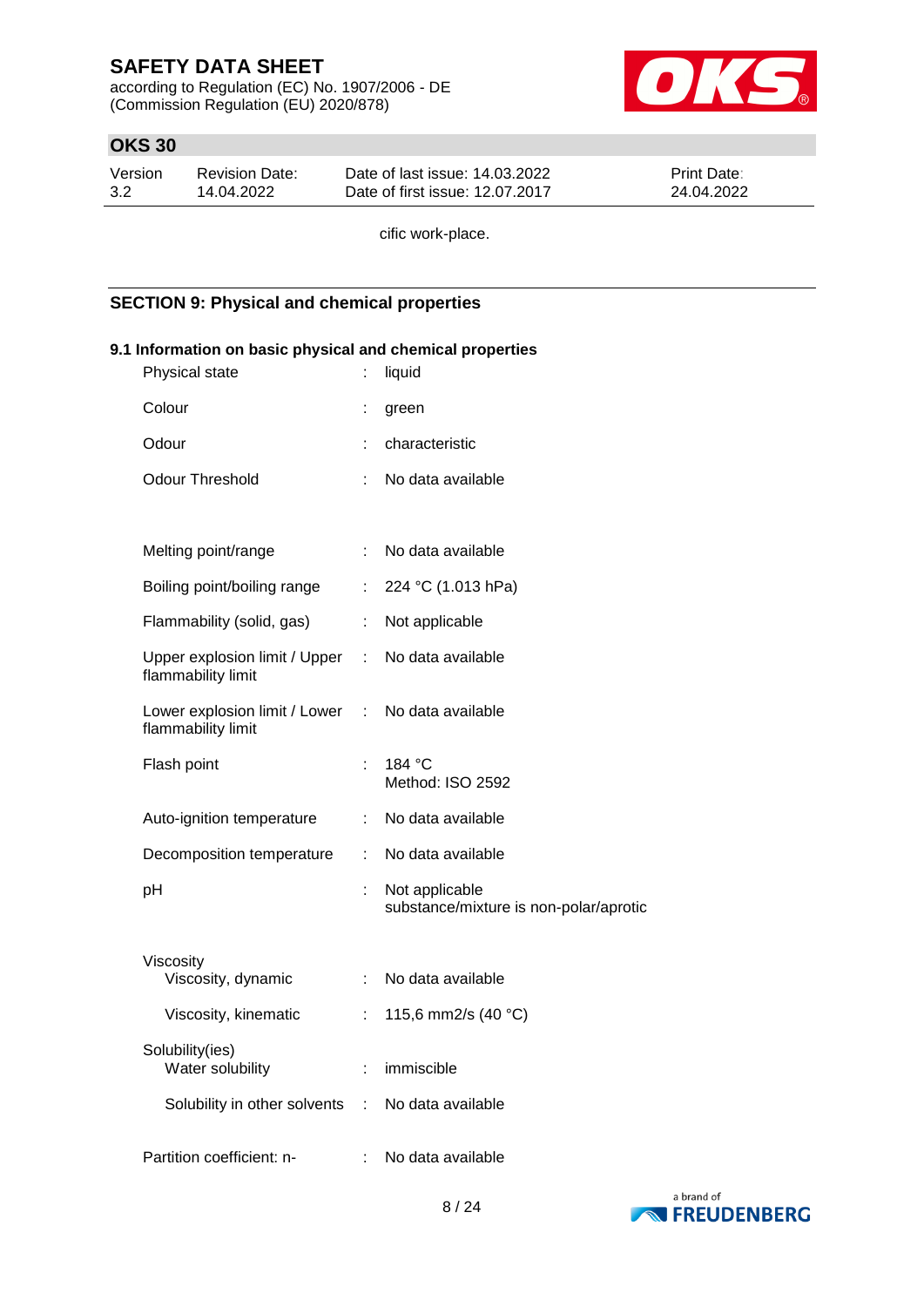according to Regulation (EC) No. 1907/2006 - DE (Commission Regulation (EU) 2020/878)



## **OKS 30**

| Version<br>3.2        | <b>Revision Date:</b><br>14.04.2022 |    | Date of last issue: 14.03.2022<br>Date of first issue: 12.07.2017          | <b>Print Date:</b><br>24.04.2022 |
|-----------------------|-------------------------------------|----|----------------------------------------------------------------------------|----------------------------------|
| octanol/water         |                                     |    |                                                                            |                                  |
|                       | Vapour pressure                     | ÷. | 26,5 hPa (20 °C)                                                           |                                  |
| Relative density      |                                     |    | 1,0036 (20 $°C$ )<br>Reference substance: Water<br>The value is calculated |                                  |
| Density               |                                     |    | $1,00$ g/cm3<br>(20 °C)                                                    |                                  |
| <b>Bulk density</b>   |                                     |    | No data available                                                          |                                  |
|                       | Relative vapour density             |    | No data available                                                          |                                  |
| 9.2 Other information |                                     |    |                                                                            |                                  |
| Explosives            |                                     |    | Not explosive                                                              |                                  |
|                       | Oxidizing properties                |    | No data available                                                          |                                  |
| Self-ignition         |                                     |    | No data available                                                          |                                  |
|                       | Evaporation rate                    |    | No data available                                                          |                                  |
|                       | Sublimation point                   |    | No data available                                                          |                                  |

## **SECTION 10: Stability and reactivity**

| <b>10.1 Reactivity</b>                              |                                                               |
|-----------------------------------------------------|---------------------------------------------------------------|
| No hazards to be specially mentioned.               |                                                               |
| <b>10.2 Chemical stability</b>                      |                                                               |
| Stable under normal conditions.                     |                                                               |
| 10.3 Possibility of hazardous reactions             |                                                               |
| Hazardous reactions                                 | : No dangerous reaction known under conditions of normal use. |
| 10.4 Conditions to avoid                            |                                                               |
| Conditions to avoid                                 | : No conditions to be specially mentioned.                    |
| 10.5 Incompatible materials                         |                                                               |
| Materials to avoid                                  | : No materials to be especially mentioned.                    |
| 10.6 Hazardous decomposition products               |                                                               |
| No decomposition if stored and applied as directed. |                                                               |

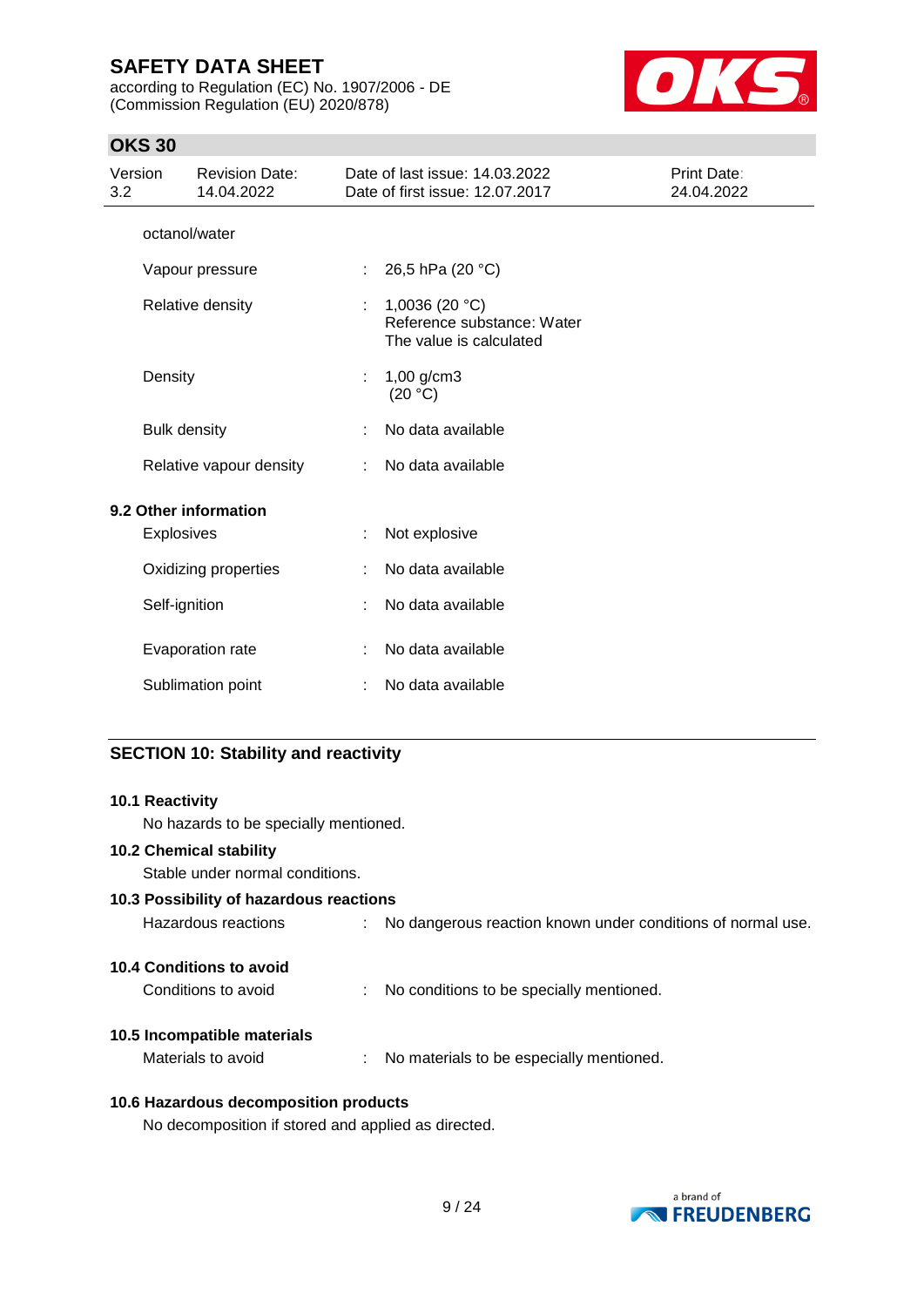according to Regulation (EC) No. 1907/2006 - DE (Commission Regulation (EU) 2020/878)



## **OKS 30**

| Version | Revision Date: | Date of last issue: 14.03.2022  | <b>Print Date:</b> |
|---------|----------------|---------------------------------|--------------------|
| 3.2     | 14.04.2022     | Date of first issue: 12.07.2017 | 24.04.2022         |

## **SECTION 11: Toxicological information**

### **11.1 Information on hazard classes as defined in Regulation (EC) No 1272/2008**

| <b>Acute toxicity</b>               |                               |                                                                                                                                                                                                                 |
|-------------------------------------|-------------------------------|-----------------------------------------------------------------------------------------------------------------------------------------------------------------------------------------------------------------|
| <b>Product:</b>                     |                               |                                                                                                                                                                                                                 |
| Acute oral toxicity                 |                               | : Remarks: This information is not available.                                                                                                                                                                   |
| Acute inhalation toxicity           |                               | : Remarks: This information is not available.                                                                                                                                                                   |
| Acute dermal toxicity               | $\mathcal{L}^{\mathcal{L}}$ . | Symptoms: Redness, Local irritation                                                                                                                                                                             |
| Components:                         |                               |                                                                                                                                                                                                                 |
|                                     |                               | Molybdenum trioxide, reaction products with bis[O,O-bis(2-ethylhexyl)] hydrogen dithio-                                                                                                                         |
| phosphate:<br>Acute dermal toxicity |                               | : Symptoms: Redness, Local irritation                                                                                                                                                                           |
|                                     |                               | Amines, C11-14-branched alkyl, monohexyl and dihexyl phosphates:                                                                                                                                                |
| Acute oral toxicity                 | $\mathbb{R}^{\mathbb{Z}}$     | LD50 (Rat): $> 5.000$ mg/kg<br>Method: OECD Test Guideline 401                                                                                                                                                  |
| Acute dermal toxicity               |                               | : LD50 (Rat): $> 2.000$ mg/kg<br>Method: OECD Test Guideline 402<br>Assessment: The substance or mixture has no acute dermal<br>toxicity                                                                        |
|                                     |                               | Distillates (petroleum), hydrotreated heavy naphthenic; Baseoil — unspecified:                                                                                                                                  |
| Acute oral toxicity                 |                               | LD50 (Rat): $> 5.000$ mg/kg<br>Method: OECD Test Guideline 401<br>GLP: yes                                                                                                                                      |
| Acute inhalation toxicity           |                               | : $LC50 (Rat)$ : $> 5,53$ mg/l<br>Exposure time: 4 h<br>Test atmosphere: dust/mist<br>Method: OECD Test Guideline 403<br>GLP: yes<br>Assessment: The substance or mixture has no acute inhala-<br>tion toxicity |
| Acute dermal toxicity               |                               | LD50 (Rabbit): $> 5.000$ mg/kg<br>Method: OECD Test Guideline 402<br>GLP: yes                                                                                                                                   |
| <b>Skin corrosion/irritation</b>    |                               |                                                                                                                                                                                                                 |
| Product:                            |                               |                                                                                                                                                                                                                 |
| Remarks                             |                               | Irritating to skin.                                                                                                                                                                                             |

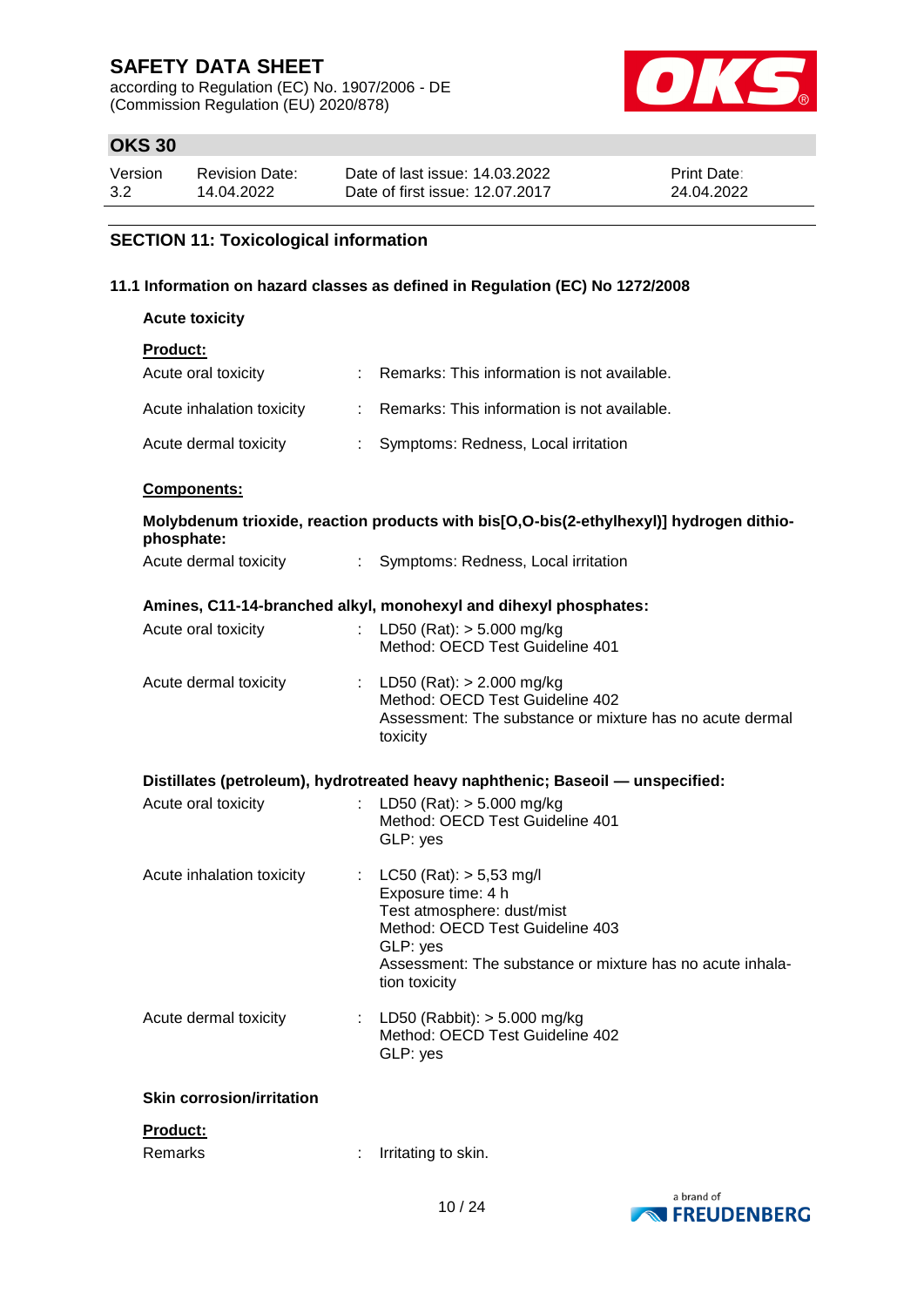according to Regulation (EC) No. 1907/2006 - DE (Commission Regulation (EU) 2020/878)



## **OKS 30**

| Version | Revision Date: | Date of last issue: 14.03.2022  | <b>Print Date:</b> |
|---------|----------------|---------------------------------|--------------------|
| 3.2     | 14.04.2022     | Date of first issue: 12.07.2017 | 24.04.2022         |

#### **Components:**

**Molybdenum trioxide, reaction products with bis[O,O-bis(2-ethylhexyl)] hydrogen dithiophosphate:**

| Assessment | : Irritating to skin. |
|------------|-----------------------|
| Result     | : Irritating to skin. |
|            |                       |

Remarks : Irritating to skin.

#### **Amines, C11-14-branched alkyl, monohexyl and dihexyl phosphates:**

| : Rabbit                  |
|---------------------------|
| $:$ Irritating to skin.   |
| : OECD Test Guideline 404 |
| $:$ Irritating to skin.   |
|                           |

#### **Distillates (petroleum), hydrotreated heavy naphthenic; Baseoil — unspecified:**

| Species    | : Rabbit                  |  |
|------------|---------------------------|--|
| Assessment | : No skin irritation      |  |
| Method     | : OECD Test Guideline 404 |  |
| Result     | : No skin irritation      |  |
|            |                           |  |

#### **Serious eye damage/eye irritation**

#### **Product:**

| This information is not available.<br>Remarks |
|-----------------------------------------------|
|-----------------------------------------------|

#### **Components:**

### **Molybdenum trioxide, reaction products with bis[O,O-bis(2-ethylhexyl)] hydrogen dithiophosphate:**

| Assessment | No eye irritation |
|------------|-------------------|
| Result     | No eye irritation |

#### **Amines, C11-14-branched alkyl, monohexyl and dihexyl phosphates:**

| <b>Species</b> | : Rabbit                  |
|----------------|---------------------------|
| Assessment     | $:$ Irritating to eyes.   |
| Method         | : OECD Test Guideline 405 |
| Result         | : Irritating to eyes.     |
|                |                           |

#### **Distillates (petroleum), hydrotreated heavy naphthenic; Baseoil — unspecified:**

| <b>Species</b> | : Rabbit                  |
|----------------|---------------------------|
| Assessment     | : No eye irritation       |
| Method         | : OECD Test Guideline 405 |
| Result         | : No eve irritation       |
| GLP            | : yes                     |

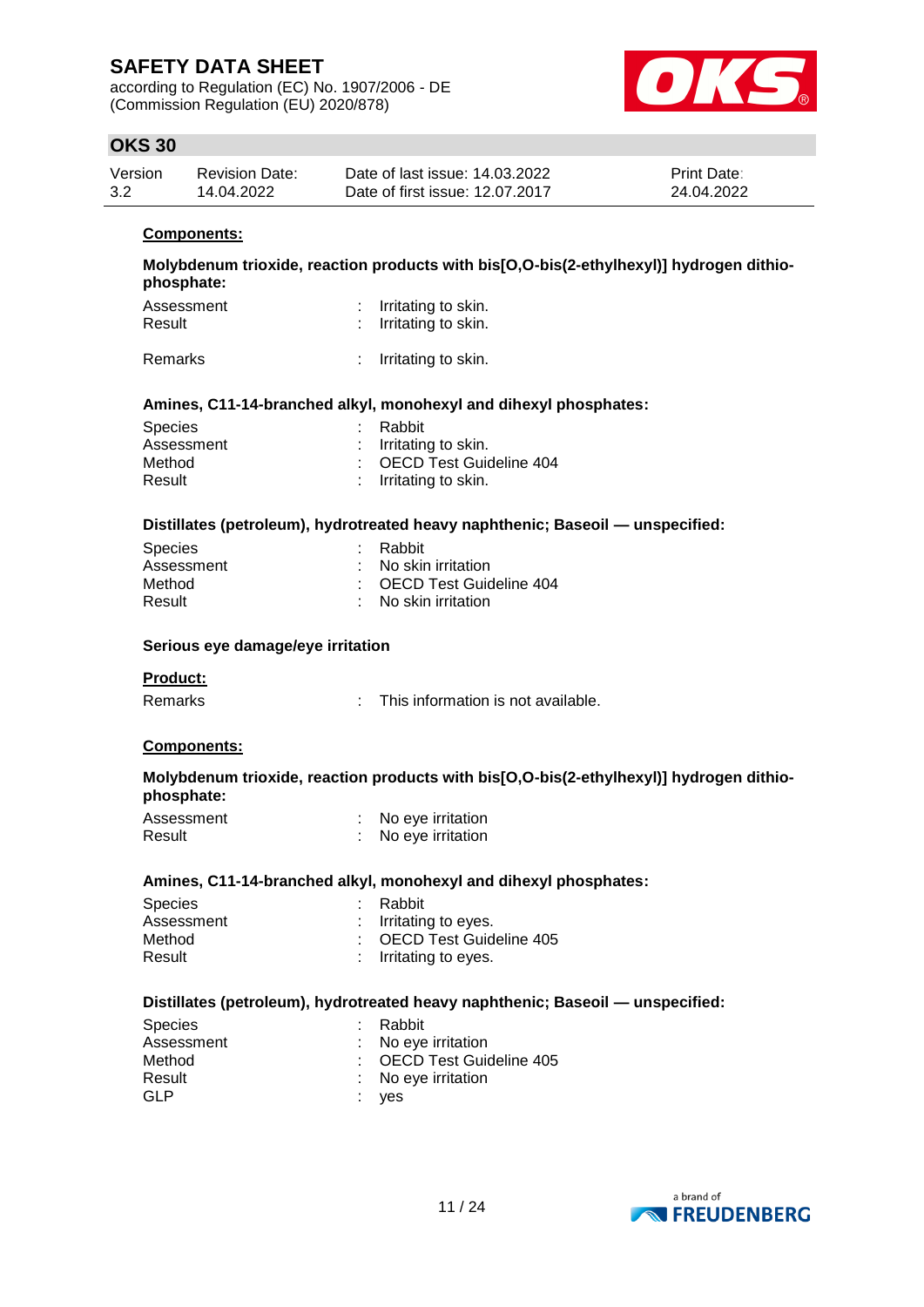according to Regulation (EC) No. 1907/2006 - DE (Commission Regulation (EU) 2020/878)



| Version<br>3.2 |                  | <b>Revision Date:</b><br>14.04.2022      | Date of last issue: 14.03.2022<br>Date of first issue: 12.07.2017                                                                                                                                                       | Print Date:<br>24.04.2022 |
|----------------|------------------|------------------------------------------|-------------------------------------------------------------------------------------------------------------------------------------------------------------------------------------------------------------------------|---------------------------|
|                |                  | <b>Respiratory or skin sensitisation</b> |                                                                                                                                                                                                                         |                           |
|                | Product:         |                                          |                                                                                                                                                                                                                         |                           |
|                | Remarks          |                                          | This information is not available.                                                                                                                                                                                      |                           |
|                |                  | <b>Components:</b>                       |                                                                                                                                                                                                                         |                           |
|                |                  | phosphate:                               | Molybdenum trioxide, reaction products with bis[O,O-bis(2-ethylhexyl)] hydrogen dithio-                                                                                                                                 |                           |
|                | Result           | Assessment                               | The product is a skin sensitiser, sub-category 1B.<br>The product is a skin sensitiser, sub-category 1B.                                                                                                                |                           |
|                |                  |                                          | Amines, C11-14-branched alkyl, monohexyl and dihexyl phosphates:                                                                                                                                                        |                           |
|                | Species          |                                          | Guinea pig                                                                                                                                                                                                              |                           |
|                | Result           | Assessment                               | Did not cause sensitisation on laboratory animals.<br>Did not cause sensitisation on laboratory animals.                                                                                                                |                           |
|                |                  |                                          | Distillates (petroleum), hydrotreated heavy naphthenic; Baseoil - unspecified:                                                                                                                                          |                           |
|                | Species          |                                          | Guinea pig                                                                                                                                                                                                              |                           |
|                |                  | Assessment                               | Does not cause skin sensitisation.<br><b>OECD Test Guideline 406</b>                                                                                                                                                    |                           |
|                | Method<br>Result |                                          | Does not cause skin sensitisation.                                                                                                                                                                                      |                           |
|                |                  |                                          |                                                                                                                                                                                                                         |                           |
|                | <b>Product:</b>  | <b>Germ cell mutagenicity</b>            |                                                                                                                                                                                                                         |                           |
|                |                  | Genotoxicity in vitro                    | Remarks: No data available                                                                                                                                                                                              |                           |
|                |                  | Genotoxicity in vivo                     | Remarks: No data available                                                                                                                                                                                              |                           |
|                |                  | <b>Components:</b>                       |                                                                                                                                                                                                                         |                           |
|                |                  |                                          | Amines, C11-14-branched alkyl, monohexyl and dihexyl phosphates:                                                                                                                                                        |                           |
|                |                  | Genotoxicity in vitro                    | Test Type: Chromosome aberration test in vitro<br>Test system: Rodent cell line<br>Metabolic activation: with and without metabolic activation<br>Method: OECD Test Guideline 473<br>Result: negative                   |                           |
|                |                  |                                          | Distillates (petroleum), hydrotreated heavy naphthenic; Baseoil — unspecified:                                                                                                                                          |                           |
|                |                  | Genotoxicity in vitro                    | Test Type: In vitro mammalian cell gene mutation test<br>Test system: Chinese hamster ovary cells<br>Metabolic activation: with and without metabolic activation<br>Method: OECD Test Guideline 473<br>Result: negative |                           |
|                |                  | Genotoxicity in vivo                     | Test Type: Micronucleus test<br>Species: Mouse<br>Cell type: Bone marrow                                                                                                                                                |                           |
|                |                  |                                          |                                                                                                                                                                                                                         |                           |

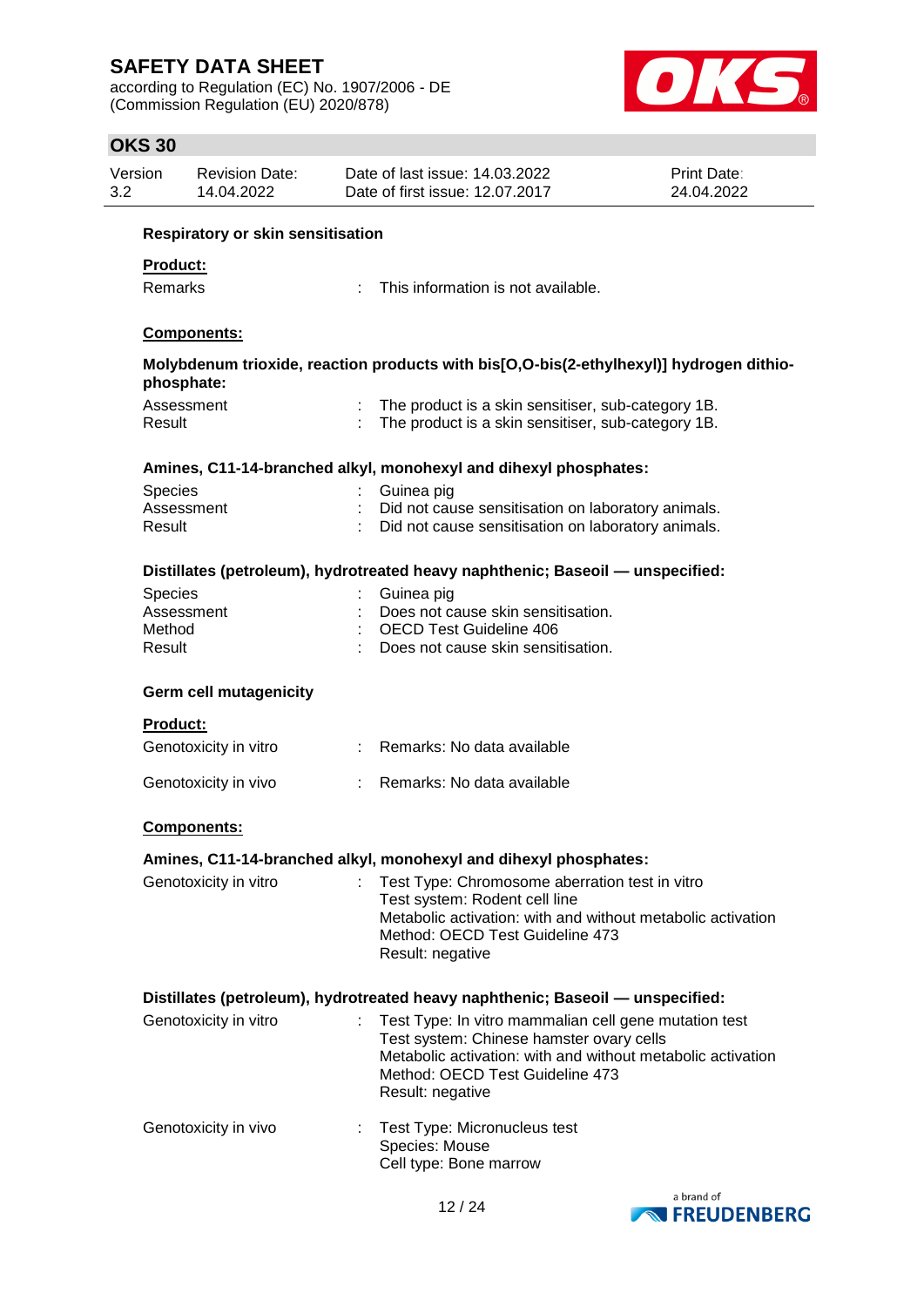according to Regulation (EC) No. 1907/2006 - DE (Commission Regulation (EU) 2020/878)



| Version<br>3.2 | <b>Revision Date:</b><br>14.04.2022    |    | Date of last issue: 14.03.2022<br>Date of first issue: 12.07.2017                                                                                                                                                                                                                                                                                                                                                    | Print Date:<br>24.04.2022 |
|----------------|----------------------------------------|----|----------------------------------------------------------------------------------------------------------------------------------------------------------------------------------------------------------------------------------------------------------------------------------------------------------------------------------------------------------------------------------------------------------------------|---------------------------|
|                |                                        |    | Application Route: Intraperitoneal injection<br>Method: OECD Test Guideline 474<br>Result: negative                                                                                                                                                                                                                                                                                                                  |                           |
|                | Germ cell mutagenicity-As-<br>sessment | ÷  | Tests on bacterial or mammalian cell cultures did not show<br>mutagenic effects.                                                                                                                                                                                                                                                                                                                                     |                           |
|                | Carcinogenicity                        |    |                                                                                                                                                                                                                                                                                                                                                                                                                      |                           |
|                | <b>Product:</b>                        |    |                                                                                                                                                                                                                                                                                                                                                                                                                      |                           |
|                | Remarks                                |    | No data available                                                                                                                                                                                                                                                                                                                                                                                                    |                           |
|                | Components:                            |    |                                                                                                                                                                                                                                                                                                                                                                                                                      |                           |
|                |                                        |    | Distillates (petroleum), hydrotreated heavy naphthenic; Baseoil — unspecified:                                                                                                                                                                                                                                                                                                                                       |                           |
|                | Carcinogenicity - Assess-<br>ment      |    | : Not classifiable as a human carcinogen.                                                                                                                                                                                                                                                                                                                                                                            |                           |
|                | <b>Reproductive toxicity</b>           |    |                                                                                                                                                                                                                                                                                                                                                                                                                      |                           |
|                | <b>Product:</b>                        |    |                                                                                                                                                                                                                                                                                                                                                                                                                      |                           |
|                | Effects on fertility                   |    | : Remarks: No data available                                                                                                                                                                                                                                                                                                                                                                                         |                           |
|                | Effects on foetal develop-<br>ment     |    | : Remarks: No data available                                                                                                                                                                                                                                                                                                                                                                                         |                           |
|                | Components:                            |    |                                                                                                                                                                                                                                                                                                                                                                                                                      |                           |
|                |                                        |    | Amines, C11-14-branched alkyl, monohexyl and dihexyl phosphates:                                                                                                                                                                                                                                                                                                                                                     |                           |
|                | Effects on foetal develop-<br>ment     | ÷. | Species: Rat<br><b>Application Route: Oral</b><br>Method: OECD Test Guideline 422<br>Result: No effects on fertility and early embryonic develop-<br>ment were detected.                                                                                                                                                                                                                                             |                           |
|                | Reproductive toxicity - As-            | ÷. | - Fertility -                                                                                                                                                                                                                                                                                                                                                                                                        |                           |
|                | sessment                               |    | No toxicity to reproduction                                                                                                                                                                                                                                                                                                                                                                                          |                           |
|                |                                        |    | Distillates (petroleum), hydrotreated heavy naphthenic; Baseoil - unspecified:                                                                                                                                                                                                                                                                                                                                       |                           |
|                | Effects on foetal develop-<br>ment     |    | Species: Rat<br><b>Application Route: Dermal</b><br>General Toxicity Maternal: LOAEL: 125 mg/kg body weight<br>Teratogenicity: NOAEL: >= 2.000 mg/kg body weight<br>Developmental Toxicity: NOAEL: >= 2.000 mg/kg body weight<br>Embryo-foetal toxicity: NOAEL: >= 2.000 mg/kg body weight<br>Method: OECD Test Guideline 414<br>Result: No effects on fertility and early embryonic develop-<br>ment were detected. |                           |

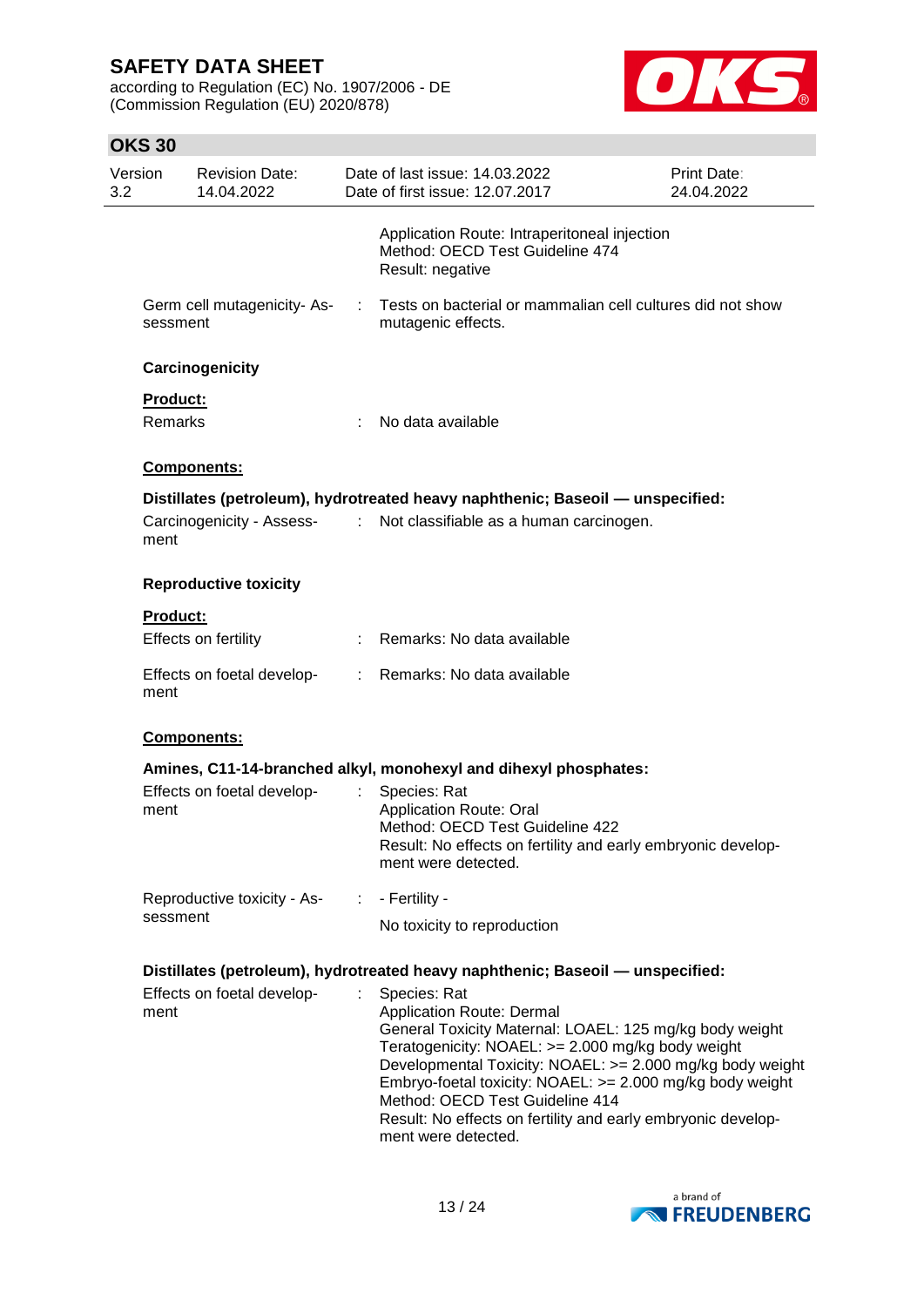according to Regulation (EC) No. 1907/2006 - DE (Commission Regulation (EU) 2020/878)



| 3.2 | Version                 | <b>Revision Date:</b><br>14.04.2022 |    | Date of last issue: 14.03.2022<br>Date of first issue: 12.07.2017                                   | Print Date:<br>24.04.2022 |
|-----|-------------------------|-------------------------------------|----|-----------------------------------------------------------------------------------------------------|---------------------------|
|     |                         | Reproductive toxicity - As-         | ÷. | - Fertility -                                                                                       |                           |
|     | sessment                |                                     |    | No toxicity to reproduction<br>- Teratogenicity -                                                   |                           |
|     |                         |                                     |    | No toxicity to reproduction                                                                         |                           |
|     |                         | <b>STOT - single exposure</b>       |    |                                                                                                     |                           |
|     |                         | Components:                         |    |                                                                                                     |                           |
|     |                         |                                     |    | Amines, C11-14-branched alkyl, monohexyl and dihexyl phosphates:                                    |                           |
|     | Assessment              |                                     |    | The substance or mixture is not classified as specific target<br>organ toxicant, single exposure.   |                           |
|     |                         |                                     |    | Distillates (petroleum), hydrotreated heavy naphthenic; Baseoil - unspecified:                      |                           |
|     | Assessment              |                                     |    | The substance or mixture is not classified as specific target<br>organ toxicant, single exposure.   |                           |
|     |                         | <b>STOT - repeated exposure</b>     |    |                                                                                                     |                           |
|     | Components:             |                                     |    |                                                                                                     |                           |
|     |                         |                                     |    | Amines, C11-14-branched alkyl, monohexyl and dihexyl phosphates:                                    |                           |
|     | Assessment              |                                     |    | The substance or mixture is not classified as specific target<br>organ toxicant, repeated exposure. |                           |
|     |                         |                                     |    | Distillates (petroleum), hydrotreated heavy naphthenic; Baseoil - unspecified:                      |                           |
|     | Assessment              |                                     | ÷. | The substance or mixture is not classified as specific target<br>organ toxicant, repeated exposure. |                           |
|     |                         | <b>Repeated dose toxicity</b>       |    |                                                                                                     |                           |
|     | Product:                |                                     |    |                                                                                                     |                           |
|     | Remarks                 |                                     |    | This information is not available.                                                                  |                           |
|     |                         | Components:                         |    |                                                                                                     |                           |
|     |                         |                                     |    | Amines, C11-14-branched alkyl, monohexyl and dihexyl phosphates:                                    |                           |
|     | Species<br><b>LOAEL</b> |                                     |    | Rat                                                                                                 |                           |
|     |                         | <b>Application Route</b>            |    | 10 mg/kg<br>Oral                                                                                    |                           |
|     | Method                  |                                     |    | <b>OECD Test Guideline 422</b>                                                                      |                           |
|     |                         | <b>Aspiration toxicity</b>          |    |                                                                                                     |                           |
|     | Product:                | This information is not available.  |    |                                                                                                     |                           |

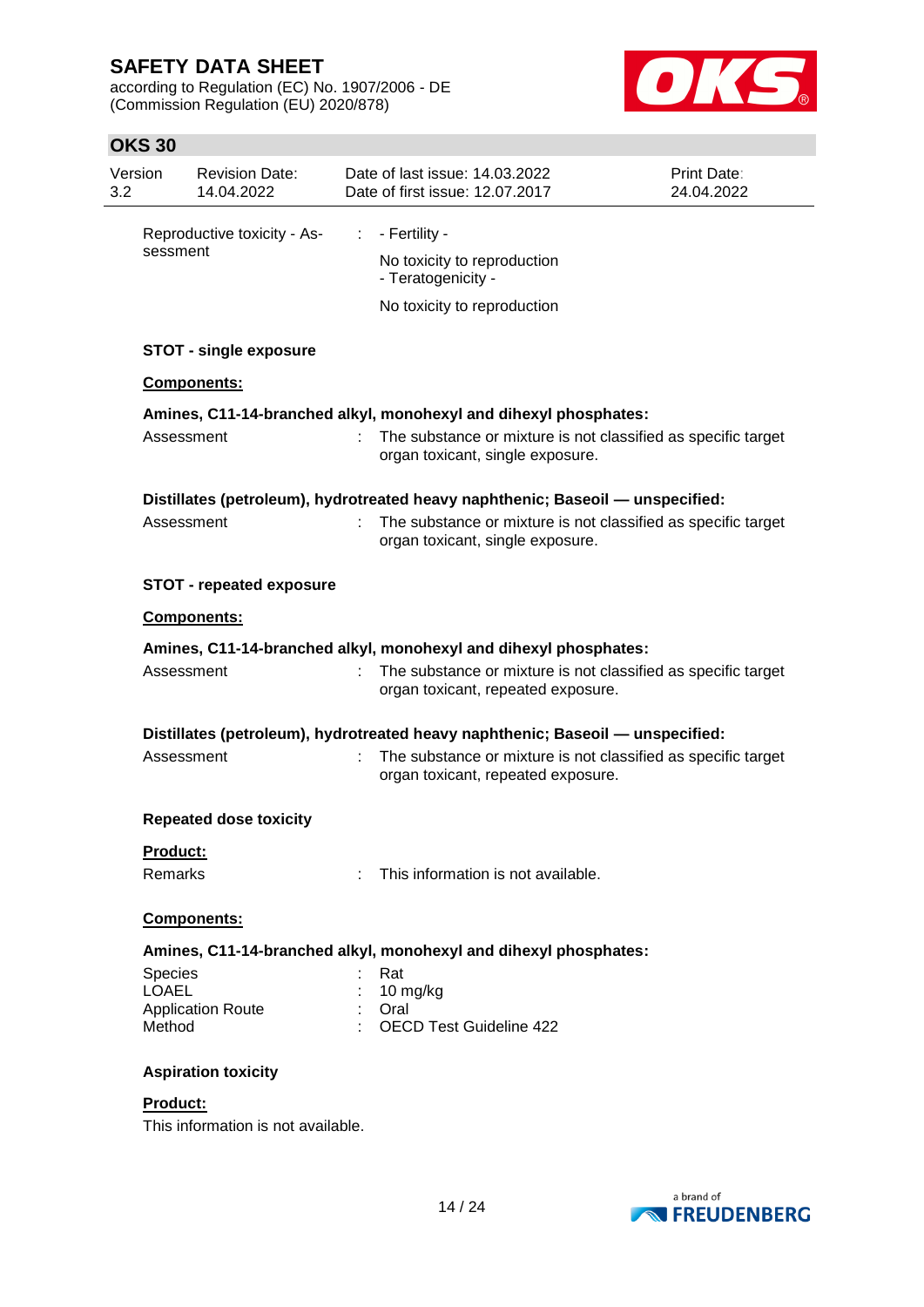according to Regulation (EC) No. 1907/2006 - DE (Commission Regulation (EU) 2020/878)



## **OKS 30**

| Version | Revision Date: | Date of last issue: 14.03.2022  | <b>Print Date:</b> |
|---------|----------------|---------------------------------|--------------------|
| 3.2     | 14.04.2022     | Date of first issue: 12.07.2017 | 24.04.2022         |

#### **Components:**

**Amines, C11-14-branched alkyl, monohexyl and dihexyl phosphates:**

No aspiration toxicity classification

**Distillates (petroleum), hydrotreated heavy naphthenic; Baseoil — unspecified:** No aspiration toxicity classification

#### **11.2 Information on other hazards**

# **Endocrine disrupting properties**

| <b>Product:</b>            |                                                                                                                                                                                                                                                                             |
|----------------------------|-----------------------------------------------------------------------------------------------------------------------------------------------------------------------------------------------------------------------------------------------------------------------------|
| Assessment                 | : The substance/mixture does not contain components consid-<br>ered to have endocrine disrupting properties according to<br>REACH Article 57(f) or Commission Delegated regulation<br>(EU) 2017/2100 or Commission Regulation (EU) 2018/605 at<br>levels of 0.1% or higher. |
| <b>Further information</b> |                                                                                                                                                                                                                                                                             |
| <b>Product:</b>            |                                                                                                                                                                                                                                                                             |
| <b>Remarks</b>             | Ingestion causes irritation of upper respiratory system and<br>gastrointestinal disturbance.                                                                                                                                                                                |
| Components:                |                                                                                                                                                                                                                                                                             |
| phosphate:                 | Molybdenum trioxide, reaction products with bis[O,O-bis(2-ethylhexyl)] hydrogen dithio-                                                                                                                                                                                     |
| <b>Remarks</b>             | Ingestion causes irritation of upper respiratory system and<br>gastrointestinal disturbance.                                                                                                                                                                                |
|                            | Amines, C11-14-branched alkyl, monohexyl and dihexyl phosphates:                                                                                                                                                                                                            |
| Remarks                    | Ingestion causes irritation of upper respiratory system and<br>gastrointestinal disturbance.                                                                                                                                                                                |

## **SECTION 12: Ecological information**

#### **12.1 Toxicity**

| <b>Product:</b>                                                                     |                                                                                                           |
|-------------------------------------------------------------------------------------|-----------------------------------------------------------------------------------------------------------|
| Toxicity to fish                                                                    | Remarks: Harmful to aquatic organisms, may cause long-term<br>adverse effects in the aquatic environment. |
| Toxicity to daphnia and other : Remarks: No data available<br>aquatic invertebrates |                                                                                                           |

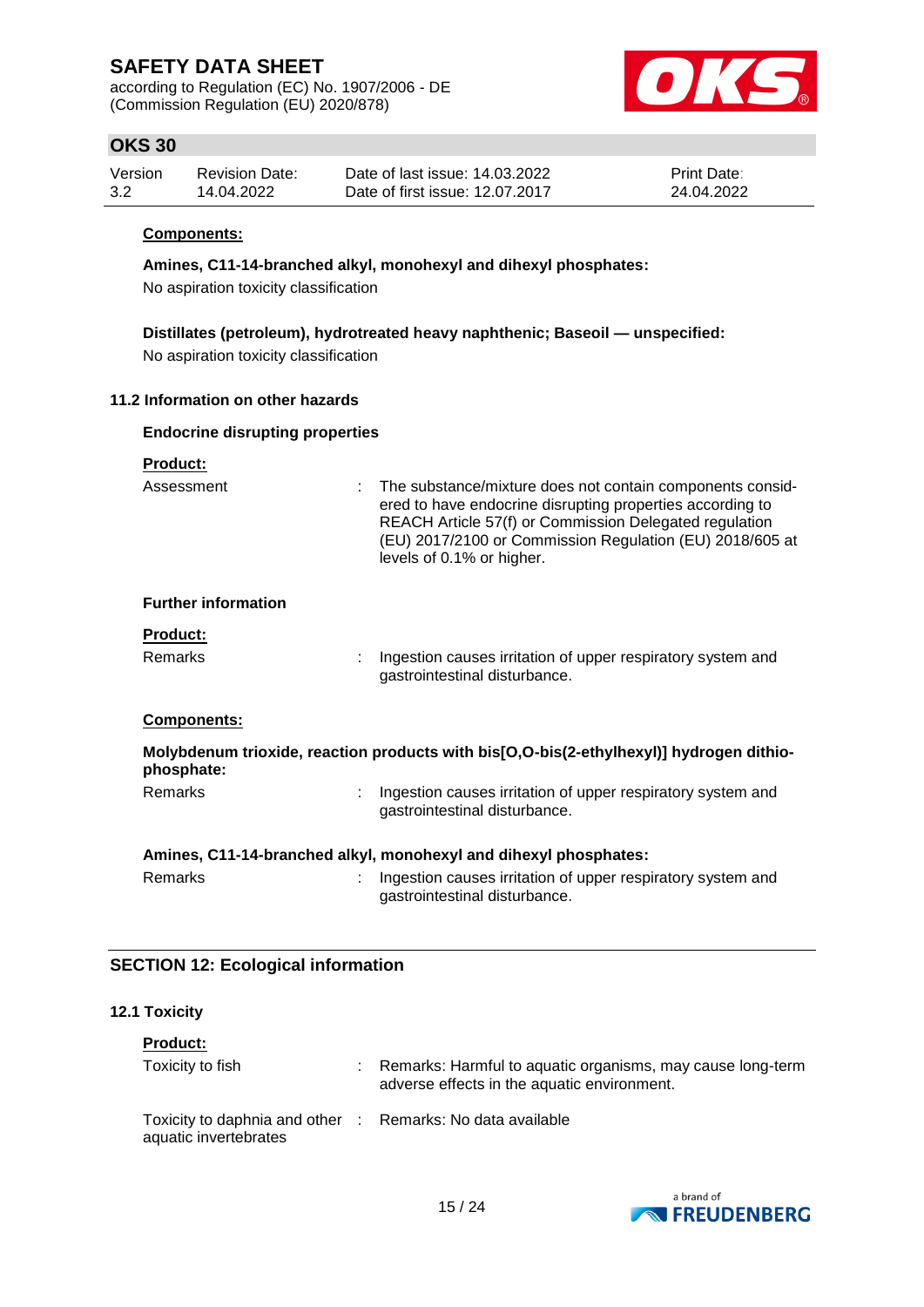according to Regulation (EC) No. 1907/2006 - DE (Commission Regulation (EU) 2020/878)



| Version<br>3.2 | <b>Revision Date:</b><br>14.04.2022                      |    | Date of last issue: 14.03.2022<br>Date of first issue: 12.07.2017                                                                                                   | Print Date:<br>24.04.2022 |
|----------------|----------------------------------------------------------|----|---------------------------------------------------------------------------------------------------------------------------------------------------------------------|---------------------------|
| plants         | Toxicity to algae/aquatic                                | ÷. | Remarks: No data available                                                                                                                                          |                           |
|                | Toxicity to microorganisms                               | ÷  | Remarks: No data available                                                                                                                                          |                           |
|                | Components:                                              |    |                                                                                                                                                                     |                           |
|                | phosphate:                                               |    | Molybdenum trioxide, reaction products with bis[O,O-bis(2-ethylhexyl)] hydrogen dithio-                                                                             |                           |
|                | Toxicity to fish                                         | ÷  | LC50 (Oncorhynchus mykiss (rainbow trout)): > 100 mg/l<br>Exposure time: 96 h<br>Test Type: semi-static test<br>Method: OECD Test Guideline 203<br>GLP: yes         |                           |
|                |                                                          |    | Remarks: May cause long-term adverse effects in the aquatic<br>environment.                                                                                         |                           |
|                | Toxicity to daphnia and other :<br>aquatic invertebrates |    | EC50 (Daphnia magna (Water flea)): > 100 mg/l<br>Exposure time: 48 h<br>Test Type: static test<br>Method: OECD Test Guideline 202<br>GLP: yes                       |                           |
| plants         | Toxicity to algae/aquatic                                | ÷. | EC50 (Pseudokirchneriella subcapitata (green algae)): > 100<br>mg/l<br>Exposure time: 72 h<br>Test Type: static test<br>Method: OECD Test Guideline 201<br>GLP: yes |                           |
|                |                                                          |    | Amines, C11-14-branched alkyl, monohexyl and dihexyl phosphates:                                                                                                    |                           |
|                | Toxicity to fish                                         |    | LC50 (Oncorhynchus mykiss (rainbow trout)): 5,5 mg/l<br>Exposure time: 96 h<br>Method: OECD Test Guideline 203                                                      |                           |
|                | Toxicity to daphnia and other :<br>aquatic invertebrates |    | EC50 (Daphnia magna (Water flea)): 1,2 mg/l<br>Exposure time: 48 h<br>Method: OECD Test Guideline 202                                                               |                           |
| plants         | Toxicity to algae/aquatic                                | ÷  | EC50 (Selenastrum capricornutum (green algae)): > 10 mg/l<br>Exposure time: 72 h<br>Method: OECD Test Guideline 201                                                 |                           |
|                | Toxicity to microorganisms                               |    | EC50 (activated sludge): > 100 mg/l<br>Exposure time: 3 h                                                                                                           |                           |
|                |                                                          |    | Distillates (petroleum), hydrotreated heavy naphthenic; Baseoil — unspecified:                                                                                      |                           |
|                | Toxicity to fish                                         |    | LC50 (Pimephales promelas (fathead minnow)): > 100 mg/l<br>Exposure time: 96 h                                                                                      |                           |

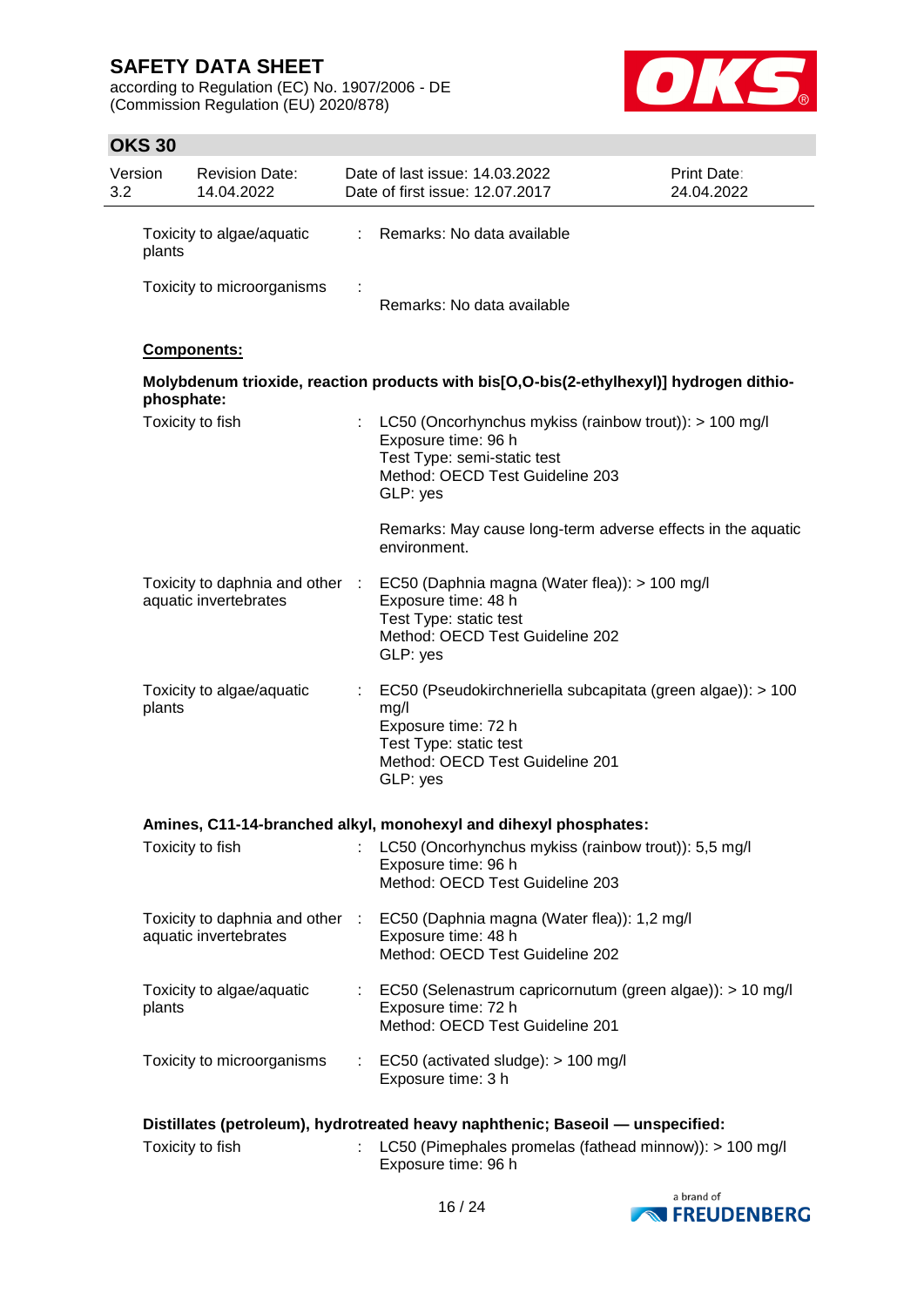according to Regulation (EC) No. 1907/2006 - DE (Commission Regulation (EU) 2020/878)



| 3.2 | Version         | <b>Revision Date:</b><br>14.04.2022                              |      | Date of last issue: 14.03.2022<br>Date of first issue: 12.07.2017                                                                                      | Print Date:<br>24.04.2022 |
|-----|-----------------|------------------------------------------------------------------|------|--------------------------------------------------------------------------------------------------------------------------------------------------------|---------------------------|
|     |                 |                                                                  |      | Test Type: static test<br>Method: OECD Test Guideline 203<br>GLP: yes                                                                                  |                           |
|     |                 | Toxicity to daphnia and other :<br>aquatic invertebrates         |      | EC50 (Daphnia magna (Water flea)): > 10.000 mg/l<br>Exposure time: 48 h<br>Test Type: static test<br>Method: OECD Test Guideline 202                   |                           |
|     | plants          | Toxicity to algae/aquatic                                        |      | LC50 (Pseudokirchneriella subcapitata (green algae)): > 100<br>mg/l<br>Exposure time: 72 h<br>Method: OECD Test Guideline 201                          |                           |
|     | icity)          | Toxicity to fish (Chronic tox-                                   | - 11 | $NOELR: >= 1.000 mg/l$<br>Exposure time: 28 d<br>Species: Oncorhynchus mykiss (rainbow trout)<br>Remarks: The value is calculated                      |                           |
|     | ic toxicity)    | Toxicity to daphnia and other :<br>aquatic invertebrates (Chron- |      | NOELR: 10 mg/l<br>Exposure time: 21 d<br>Species: Daphnia magna (Water flea)<br><b>Test Type: Reproduction Test</b><br>Method: OECD Test Guideline 211 |                           |
|     |                 | 12.2 Persistence and degradability                               |      |                                                                                                                                                        |                           |
|     | <b>Product:</b> | Biodegradability                                                 |      | Remarks: No data available                                                                                                                             |                           |
|     | ity             |                                                                  |      | Physico-chemical removabil- : Remarks: No data available                                                                                               |                           |
|     |                 | Components:                                                      |      |                                                                                                                                                        |                           |
|     | phosphate:      |                                                                  |      | Molybdenum trioxide, reaction products with bis[O,O-bis(2-ethylhexyl)] hydrogen dithio-                                                                |                           |
|     |                 | <b>Riodegradability</b>                                          |      | <b>Pecult: Not rapidly biodegradable</b>                                                                                                               |                           |

| Biodegradability | : Result: Not rapidly biodegradable |
|------------------|-------------------------------------|
|                  | Biodegradation: 11 %                |
|                  | Exposure time: 28 d                 |
|                  | Method: OECD Test Guideline 301B    |
|                  |                                     |

|                  | Amines, C11-14-branched alkyl, monohexyl and dihexyl phosphates: |
|------------------|------------------------------------------------------------------|
| Diodogradobility | Desult: Not repidly biodesredeble                                |

| Biodegradability | : Result: Not rapidly biodegradable |
|------------------|-------------------------------------|
|                  | Biodegradation: 12 %                |
|                  | Method: OECD Test Guideline 301B    |
|                  |                                     |

| Distillates (petroleum), hydrotreated heavy naphthenic; Baseoil - unspecified: |  |  |
|--------------------------------------------------------------------------------|--|--|
|                                                                                |  |  |

| Biodegradability | Test Type: aerobic         |
|------------------|----------------------------|
|                  | Inoculum: activated sludge |

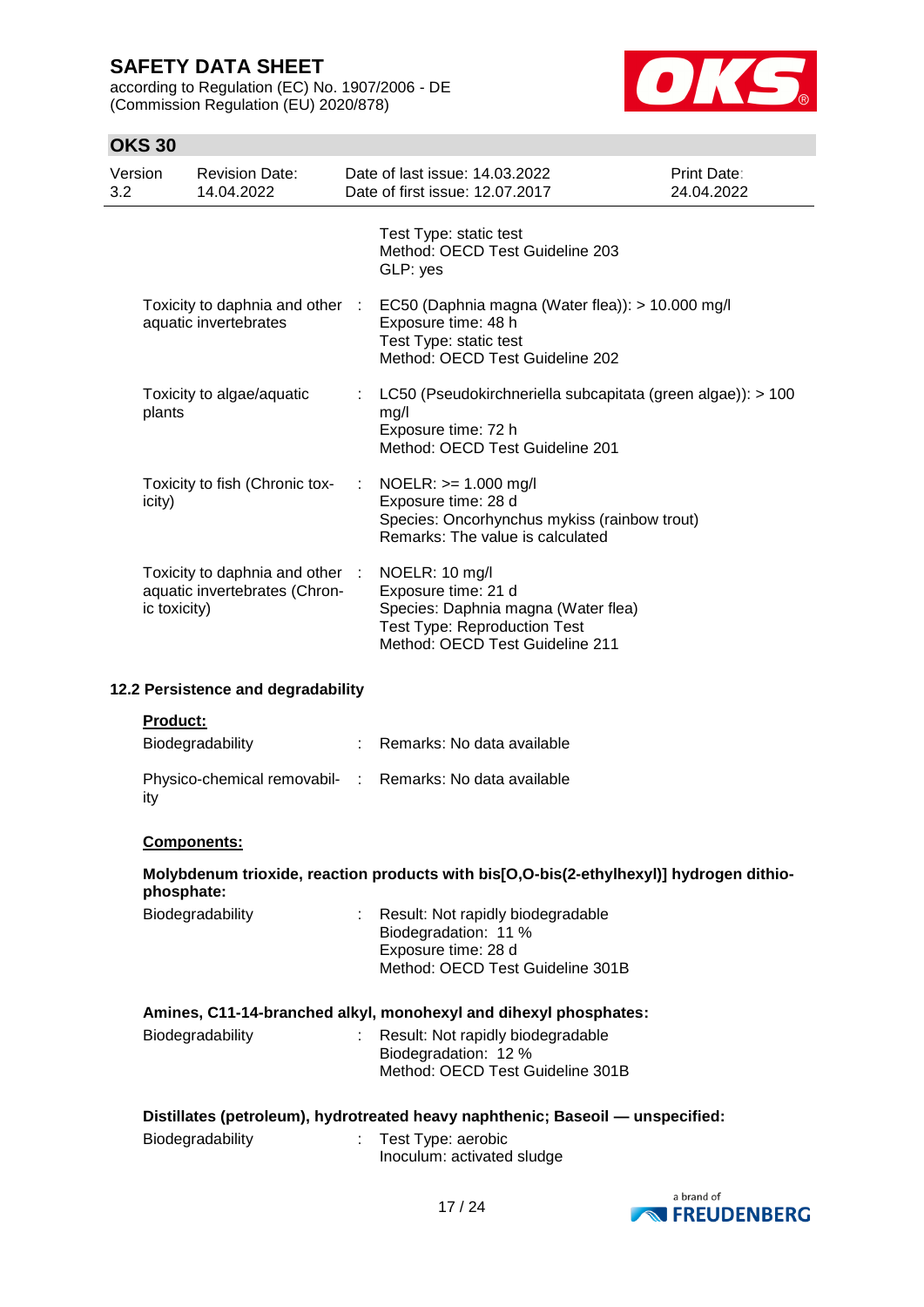**OKS 30**

according to Regulation (EC) No. 1907/2006 - DE (Commission Regulation (EU) 2020/878)



| Version<br>3.2 | <b>Revision Date:</b><br>14.04.2022                |                | Date of last issue: 14.03.2022<br>Date of first issue: 12.07.2017                                                                                                                                                       | <b>Print Date:</b><br>24.04.2022 |
|----------------|----------------------------------------------------|----------------|-------------------------------------------------------------------------------------------------------------------------------------------------------------------------------------------------------------------------|----------------------------------|
|                |                                                    |                | Result: Not rapidly biodegradable<br>Biodegradation: 3 %<br>Exposure time: 28 d<br>Method: OECD Test Guideline 301B<br>GLP: yes                                                                                         |                                  |
|                | 12.3 Bioaccumulative potential                     |                |                                                                                                                                                                                                                         |                                  |
| Product:       |                                                    |                |                                                                                                                                                                                                                         |                                  |
|                | <b>Bioaccumulation</b>                             |                | Remarks: This mixture contains no substance considered to<br>be persistent, bioaccumulating and toxic (PBT).<br>This mixture contains no substance considered to be very<br>persistent and very bioaccumulating (vPvB). |                                  |
|                | <b>Components:</b>                                 |                |                                                                                                                                                                                                                         |                                  |
|                | phosphate:                                         |                | Molybdenum trioxide, reaction products with bis[O,O-bis(2-ethylhexyl)] hydrogen dithio-                                                                                                                                 |                                  |
|                | Partition coefficient: n-<br>octanol/water         | $\mathbb{R}^n$ | log Pow: > 4                                                                                                                                                                                                            |                                  |
|                |                                                    |                | Amines, C11-14-branched alkyl, monohexyl and dihexyl phosphates:                                                                                                                                                        |                                  |
|                | Partition coefficient: n-<br>octanol/water         |                | log Pow: < 2,3 (23 °C)<br>pH: 7                                                                                                                                                                                         |                                  |
|                | 12.4 Mobility in soil                              |                |                                                                                                                                                                                                                         |                                  |
| Product:       |                                                    |                |                                                                                                                                                                                                                         |                                  |
| Mobility       |                                                    |                | Remarks: No data available                                                                                                                                                                                              |                                  |
|                | Distribution among environ-<br>mental compartments |                | Remarks: No data available                                                                                                                                                                                              |                                  |
|                | 12.5 Results of PBT and vPvB assessment            |                |                                                                                                                                                                                                                         |                                  |
| Product:       |                                                    |                |                                                                                                                                                                                                                         |                                  |
|                | Assessment                                         | ÷              | This substance/mixture contains no components considered<br>to be either persistent, bioaccumulative and toxic (PBT), or<br>very persistent and very bioaccumulative (vPvB) at levels of<br>0.1% or higher.             |                                  |
|                | Components:                                        |                |                                                                                                                                                                                                                         |                                  |
|                |                                                    |                | Distillates (petroleum), hydrotreated heavy naphthenic; Baseoil — unspecified:                                                                                                                                          |                                  |
|                | Assessment                                         |                | Non-classified PBT substance. Non-classified vPvB substance                                                                                                                                                             |                                  |
|                | 12.6 Endocrine disrupting properties               |                |                                                                                                                                                                                                                         |                                  |
| Product:       |                                                    |                |                                                                                                                                                                                                                         |                                  |

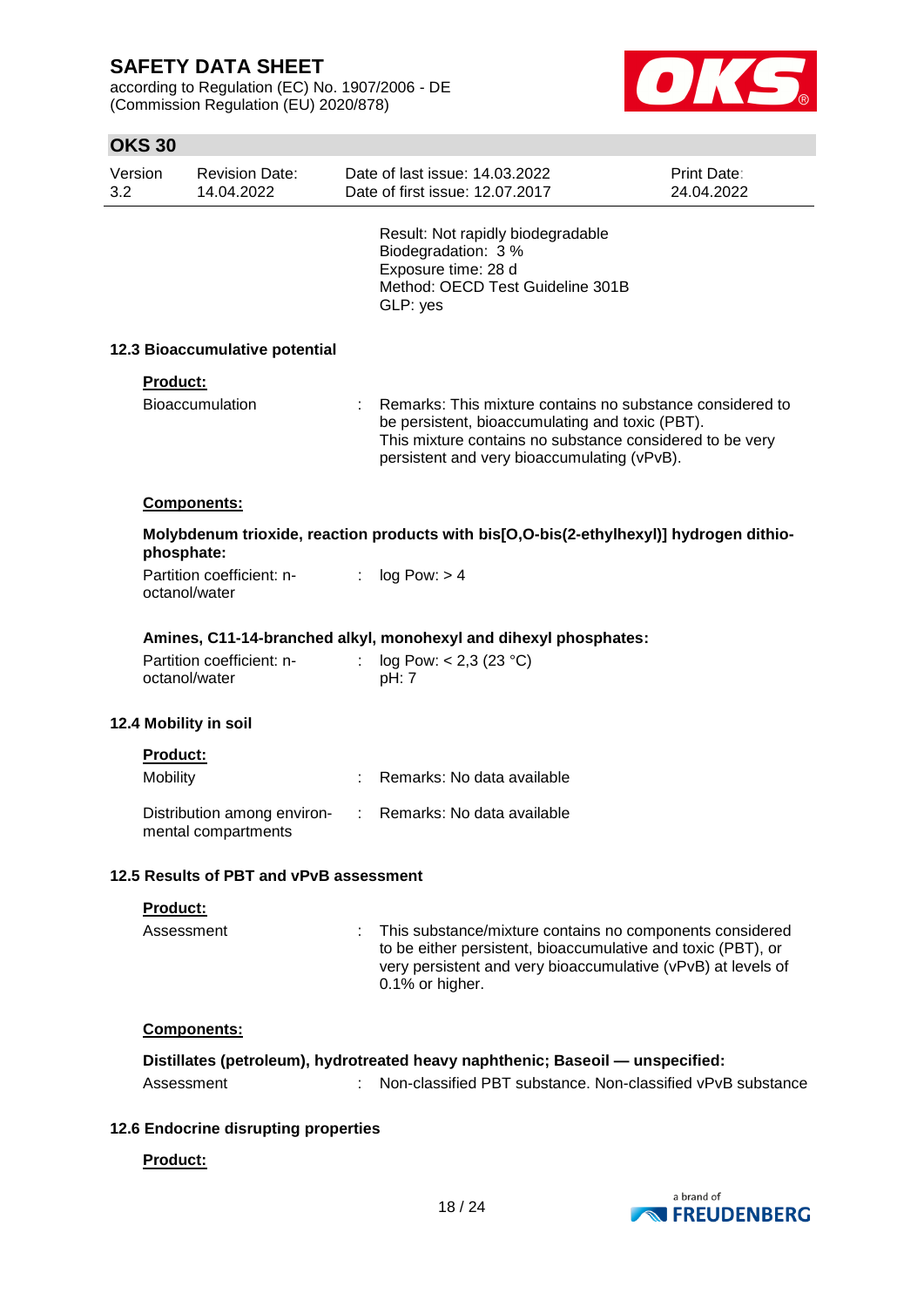according to Regulation (EC) No. 1907/2006 - DE (Commission Regulation (EU) 2020/878)



## **OKS 30**

| Version<br>3.2 | <b>Revision Date:</b><br>14.04.2022                       | Date of last issue: 14.03.2022<br>Date of first issue: 12.07.2017                                                                                                                                                                                                           | Print Date:<br>24.04.2022 |
|----------------|-----------------------------------------------------------|-----------------------------------------------------------------------------------------------------------------------------------------------------------------------------------------------------------------------------------------------------------------------------|---------------------------|
|                | Assessment                                                | : The substance/mixture does not contain components consid-<br>ered to have endocrine disrupting properties according to<br>REACH Article 57(f) or Commission Delegated regulation<br>(EU) 2017/2100 or Commission Regulation (EU) 2018/605 at<br>levels of 0.1% or higher. |                           |
|                | 12.7 Other adverse effects                                |                                                                                                                                                                                                                                                                             |                           |
|                | <b>Product:</b><br>Additional ecological infor-<br>mation | $\therefore$ Harmful to aquatic life with long lasting effects.                                                                                                                                                                                                             |                           |
|                | Components:                                               |                                                                                                                                                                                                                                                                             |                           |
|                | phosphate:                                                | Molybdenum trioxide, reaction products with bis[O,O-bis(2-ethylhexyl)] hydrogen dithio-                                                                                                                                                                                     |                           |

Additional ecological infor- : May cause long lasting harmful effects to aquatic life. mation

### **SECTION 13: Disposal considerations**

### **13.1 Waste treatment methods**

| Product                | The product should not be allowed to enter drains, water<br>courses or the soil.<br>Do not dispose of with domestic refuse.<br>Dispose of as hazardous waste in compliance with local and<br>national regulations. |
|------------------------|--------------------------------------------------------------------------------------------------------------------------------------------------------------------------------------------------------------------|
|                        | Waste codes should be assigned by the user based on the<br>application for which the product was used.                                                                                                             |
| Contaminated packaging | Packaging that is not properly emptied must be disposed of as<br>the unused product.<br>Dispose of waste product or used containers according to<br>local regulations.                                             |
|                        | The following Waste Codes are only suggestions:                                                                                                                                                                    |
| Waste Code             | : unused product<br>13 02 06*, synthetic engine, gear and lubricating oils                                                                                                                                         |
|                        | uncleaned packagings<br>15 01 10, packaging containing residues of or contaminated<br>by hazardous substances                                                                                                      |

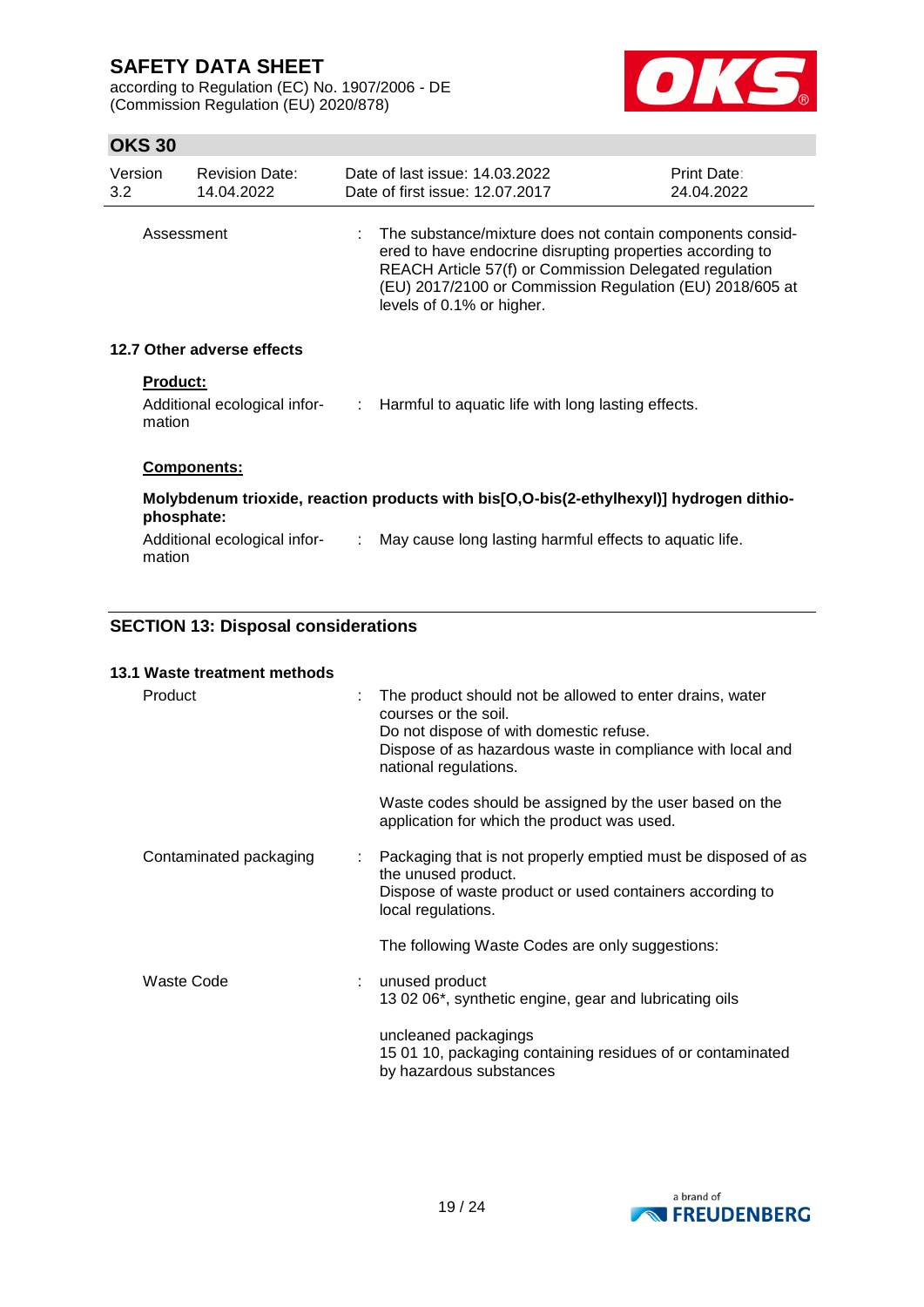according to Regulation (EC) No. 1907/2006 - DE (Commission Regulation (EU) 2020/878)



## **OKS 30**

| Version | Revision Date: | Date of last issue: 14.03.2022  | <b>Print Date:</b> |
|---------|----------------|---------------------------------|--------------------|
| 3.2     | 14.04.2022     | Date of first issue: 12.07.2017 | 24.04.2022         |

### **SECTION 14: Transport information**

### **14.1 UN number or ID number**

| ADN                               | t | Not regulated as a dangerous good |
|-----------------------------------|---|-----------------------------------|
| <b>ADR</b>                        |   | Not regulated as a dangerous good |
| <b>RID</b>                        |   | Not regulated as a dangerous good |
| <b>IMDG</b>                       | t | Not regulated as a dangerous good |
| <b>IATA</b>                       |   | Not regulated as a dangerous good |
| 14.2 UN proper shipping name      |   |                                   |
| <b>ADN</b>                        |   | Not regulated as a dangerous good |
| <b>ADR</b>                        |   | Not regulated as a dangerous good |
| <b>RID</b>                        |   | Not regulated as a dangerous good |
| <b>IMDG</b>                       |   | Not regulated as a dangerous good |
| <b>IATA</b>                       |   | Not regulated as a dangerous good |
| 14.3 Transport hazard class(es)   |   |                                   |
| <b>ADN</b>                        | t | Not regulated as a dangerous good |
| <b>ADR</b>                        | t | Not regulated as a dangerous good |
| <b>RID</b>                        | t | Not regulated as a dangerous good |
| <b>IMDG</b>                       |   | Not regulated as a dangerous good |
| <b>IATA</b>                       |   | Not regulated as a dangerous good |
| 14.4 Packing group                |   |                                   |
| <b>ADN</b>                        | t | Not regulated as a dangerous good |
| <b>ADR</b>                        |   | Not regulated as a dangerous good |
| <b>RID</b>                        |   | Not regulated as a dangerous good |
| <b>IMDG</b>                       | t | Not regulated as a dangerous good |
| <b>IATA (Cargo)</b>               |   | Not regulated as a dangerous good |
| <b>IATA (Passenger)</b>           |   | Not regulated as a dangerous good |
| <b>14.5 Environmental hazards</b> |   |                                   |
| <b>ADN</b>                        |   | Not regulated as a dangerous good |
| <b>ADR</b>                        | t | Not regulated as a dangerous good |
| <b>RID</b>                        |   | Not regulated as a dangerous good |
| <b>IMDG</b>                       |   | Not regulated as a dangerous good |

**14.6 Special precautions for user**

Not applicable

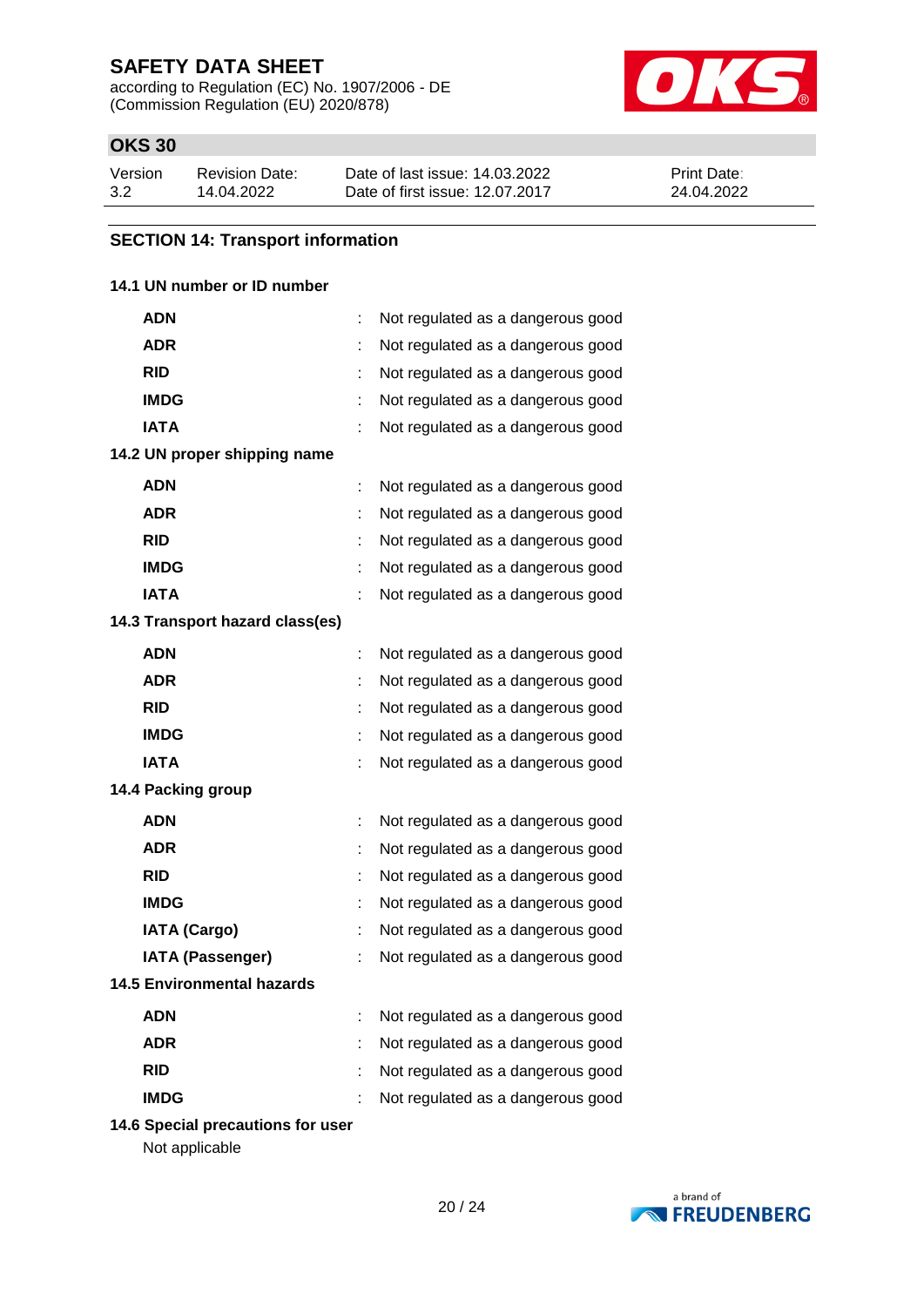according to Regulation (EC) No. 1907/2006 - DE (Commission Regulation (EU) 2020/878)



## **OKS 30**

| Version | <b>Revision Date:</b> | Date of last issue: 14.03.2022  | <b>Print Date:</b> |
|---------|-----------------------|---------------------------------|--------------------|
| 3.2     | 14.04.2022            | Date of first issue: 12.07.2017 | 24.04.2022         |

### **14.7 Maritime transport in bulk according to IMO instruments**

Remarks : Not applicable for product as supplied.

## **SECTION 15: Regulatory information**

| ture | 15.1 Safety, health and environmental regulations/legislation specific for the substance or mix-                                                                           |   |                                                                                                                                                                                                                                                                                                                                                                                                                     |
|------|----------------------------------------------------------------------------------------------------------------------------------------------------------------------------|---|---------------------------------------------------------------------------------------------------------------------------------------------------------------------------------------------------------------------------------------------------------------------------------------------------------------------------------------------------------------------------------------------------------------------|
|      | REACH - Restrictions on the manufacture, placing on<br>the market and use of certain dangerous substances,<br>mixtures and articles (Annex XVII)                           | ÷ | Conditions of restriction for the fol-<br>lowing entries should be considered:<br>Number on list 3                                                                                                                                                                                                                                                                                                                  |
|      | REACH - Candidate List of Substances of Very High<br>Concern for Authorisation (Article 59).<br>(EU SVHC)                                                                  | ÷ | This product does not contain sub-<br>stances of very high concern (Regu-<br>lation (EC) No 1907/2006 (REACH),                                                                                                                                                                                                                                                                                                      |
|      | REACH - List of substances subject to authorisation<br>(Annex XIV)<br>(EU. REACH-Annex XIV)                                                                                | ÷ | Article 57).<br>Not applicable                                                                                                                                                                                                                                                                                                                                                                                      |
|      | Regulation (EC) No 1005/2009 on substances that de-<br>plete the ozone layer<br>(EC 1005/2009)                                                                             | ÷ | Not applicable                                                                                                                                                                                                                                                                                                                                                                                                      |
|      | Regulation (EU) 2019/1021 on persistent organic pollu-<br>tants (recast)<br>(EU POP)                                                                                       | ÷ | Not applicable                                                                                                                                                                                                                                                                                                                                                                                                      |
|      | Regulation (EC) No 649/2012 of the European Parlia-<br>ment and the Council concerning the export and import<br>of dangerous chemicals<br>(EU PIC)                         | ÷ | Not applicable                                                                                                                                                                                                                                                                                                                                                                                                      |
|      | Seveso III: Directive 2012/18/EU of the European<br>: 34<br>Parliament and of the Council on the control of<br>major-accident hazards involving dangerous sub-<br>stances. |   | Petroleum products: (a) gasolines<br>and naphthas, (b) kerosenes<br>(including jet fuels), (c) gas oils<br>(including diesel fuels, home<br>heating oils and gas oil blending<br>streams), (d) heavy fuel oils (e)<br>alternative fuels serving the same<br>purposes and with similar proper-<br>ties as regards flammability and<br>environmental hazards as the<br>products referred to in points (a)<br>to $(d)$ |
|      | WGK 2 obviously hazardous to water<br>Water hazard class (Germa-<br>ny)                                                                                                    |   | Classification according to AwSV, Annex 1 (5.2)                                                                                                                                                                                                                                                                                                                                                                     |
|      | TA Luft List (Germany)<br>Total dust:<br>Not applicable                                                                                                                    |   |                                                                                                                                                                                                                                                                                                                                                                                                                     |

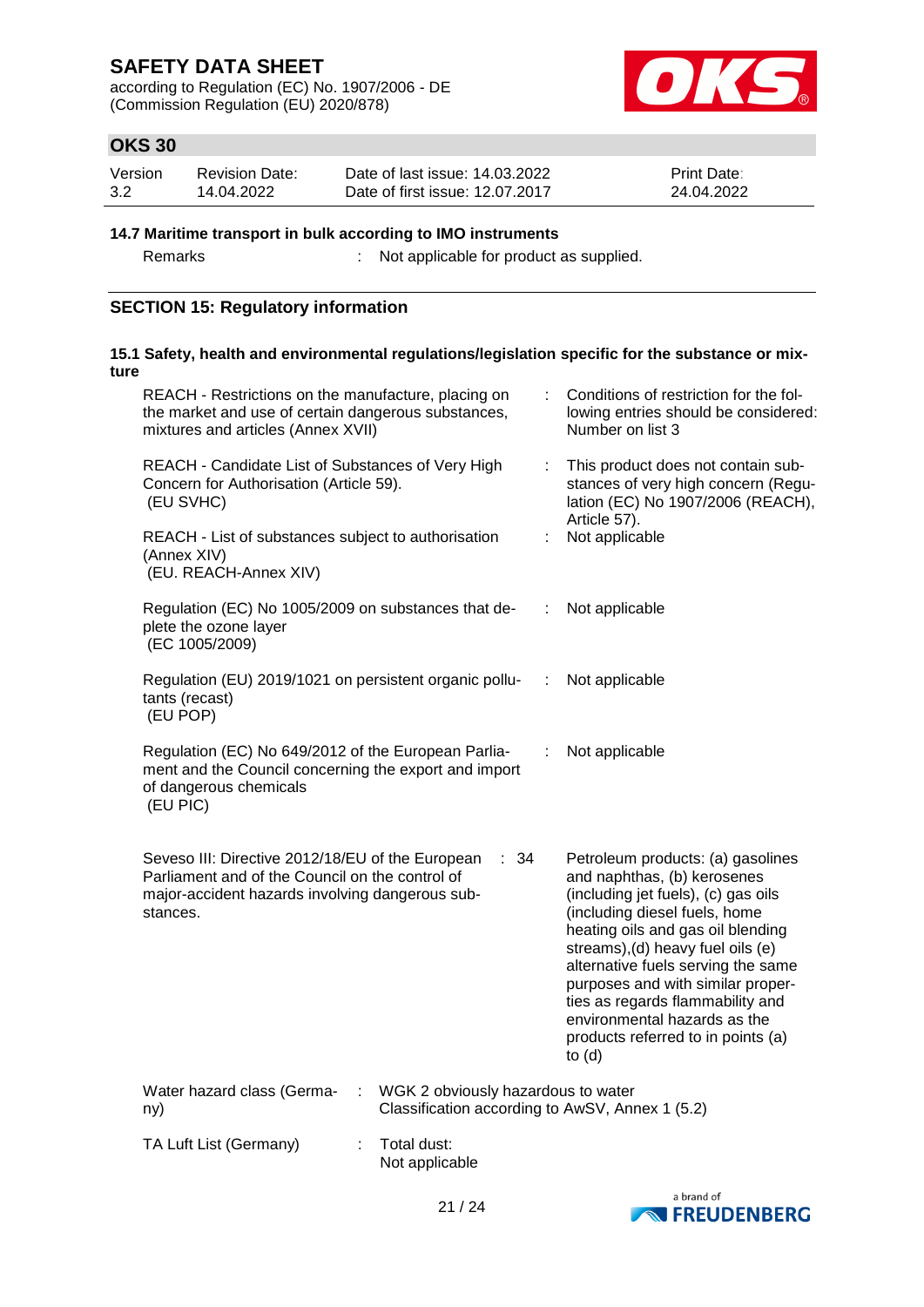according to Regulation (EC) No. 1907/2006 - DE (Commission Regulation (EU) 2020/878)



## **OKS 30**

| Version<br>3.2 <sub>2</sub> | <b>Revision Date:</b><br>14.04.2022 | Date of last issue: 14.03.2022<br>Date of first issue: 12.07.2017                                                                                                                                    | Print Date:<br>24.04.2022 |
|-----------------------------|-------------------------------------|------------------------------------------------------------------------------------------------------------------------------------------------------------------------------------------------------|---------------------------|
|                             |                                     | Inorganic substances in powdered form:<br>Not applicable<br>Inorganic substances in vapour or gaseous form:<br>Not applicable<br>Organic Substances:<br>portion Class $1: < 0.01$ %<br>others: $90%$ |                           |
|                             |                                     | Carcinogenic substances:<br>Not applicable<br>Mutagenic:<br>Not applicable<br>Toxic to reproduction:<br>Not applicable                                                                               |                           |
|                             | Volatile organic compounds          | Directive 2010/75/EU of 24 November 2010 on industrial<br>emissions (integrated pollution prevention and control)<br>Not applicable                                                                  |                           |

#### **Other regulations:**

Take note of Directive 94/33/EC on the protection of young people at work or stricter national regulations, where applicable.

#### **15.2 Chemical safety assessment**

This information is not available.

### **SECTION 16: Other information**

| <b>Full text of H-Statements</b>                                           |                                         |                                                                                                                                                                                                                                                                                                                                                                                                                                                                        |  |  |  |  |
|----------------------------------------------------------------------------|-----------------------------------------|------------------------------------------------------------------------------------------------------------------------------------------------------------------------------------------------------------------------------------------------------------------------------------------------------------------------------------------------------------------------------------------------------------------------------------------------------------------------|--|--|--|--|
| H <sub>315</sub><br>H <sub>3</sub> 17<br>H <sub>3</sub> 19<br>H411<br>H413 |                                         | Causes skin irritation.<br>May cause an allergic skin reaction.<br>Causes serious eye irritation.<br>Toxic to aquatic life with long lasting effects.<br>May cause long lasting harmful effects to aquatic life.                                                                                                                                                                                                                                                       |  |  |  |  |
|                                                                            | <b>Full text of other abbreviations</b> |                                                                                                                                                                                                                                                                                                                                                                                                                                                                        |  |  |  |  |
| Note L                                                                     |                                         | The harmonised classification as a carcinogen applies unless<br>it can be shown that the substance contains less than 3 % of<br>dimethyl sulphoxide extract as measured by IP 346 ("Determi-<br>nation of polycyclic aromatics in unused lubricating base oils<br>and asphaltene free petroleum fractions - Dimethyl sulphoxide<br>extraction refractive index method"Institute of Petroleum, Lon-<br>don), in which case a classification in accordance with Title II |  |  |  |  |
| DE TRGS 900                                                                |                                         | of this Regulation shall be performed also for that hazard<br>class.<br>Germany. TRGS 900 - Occupational exposure limit values.                                                                                                                                                                                                                                                                                                                                        |  |  |  |  |

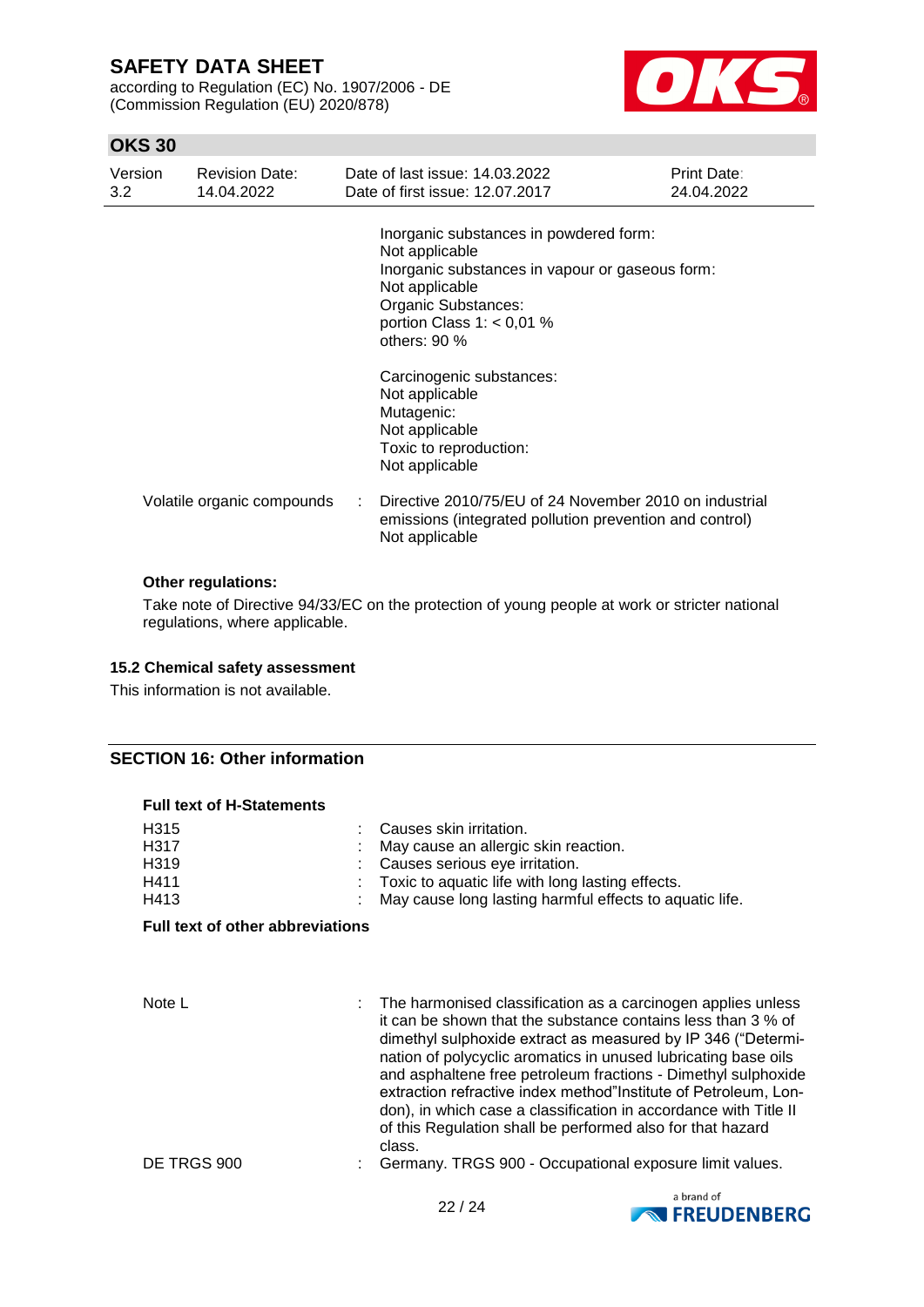according to Regulation (EC) No. 1907/2006 - DE (Commission Regulation (EU) 2020/878)



## **OKS 30**

| Version | Revision Date: | Date of last issue: 14.03.2022  | <b>Print Date:</b> |
|---------|----------------|---------------------------------|--------------------|
| 3.2     | 14.04.2022     | Date of first issue: 12.07.2017 | 24.04.2022         |

DE TRGS 900 / AGW : Time Weighted Average

ADN - European Agreement concerning the International Carriage of Dangerous Goods by Inland Waterways; ADR - Agreement concerning the International Carriage of Dangerous Goods by Road; AIIC - Australian Inventory of Industrial Chemicals; ASTM - American Society for the Testing of Materials; bw - Body weight; CLP - Classification Labelling Packaging Regulation; Regulation (EC) No 1272/2008; CMR - Carcinogen, Mutagen or Reproductive Toxicant; DIN - Standard of the German Institute for Standardisation; DSL - Domestic Substances List (Canada); ECHA - European Chemicals Agency; EC-Number - European Community number; ECx - Concentration associated with x% response; ELx - Loading rate associated with x% response; EmS - Emergency Schedule; ENCS - Existing and New Chemical Substances (Japan); ErCx - Concentration associated with x% growth rate response; GHS - Globally Harmonized System; GLP - Good Laboratory Practice; IARC - International Agency for Research on Cancer; IATA - International Air Transport Association; IBC - International Code for the Construction and Equipment of Ships carrying Dangerous Chemicals in Bulk; IC50 - Half maximal inhibitory concentration; ICAO - International Civil Aviation Organization; IECSC - Inventory of Existing Chemical Substances in China; IMDG - International Maritime Dangerous Goods; IMO - International Maritime Organization; ISHL - Industrial Safety and Health Law (Japan); ISO - International Organisation for Standardization; KECI - Korea Existing Chemicals Inventory; LC50 - Lethal Concentration to 50 % of a test population; LD50 - Lethal Dose to 50% of a test population (Median Lethal Dose); MARPOL - International Convention for the Prevention of Pollution from Ships; n.o.s. - Not Otherwise Specified; NO(A)EC - No Observed (Adverse) Effect Concentration; NO(A)EL - No Observed (Adverse) Effect Level; NOELR - No Observable Effect Loading Rate; NZIoC - New Zealand Inventory of Chemicals; OECD - Organization for Economic Co-operation and Development; OPPTS - Office of Chemical Safety and Pollution Prevention; PBT - Persistent, Bioaccumulative and Toxic substance; PICCS - Philippines Inventory of Chemicals and Chemical Substances; (Q)SAR - (Quantitative) Structure Activity Relationship; REACH - Regulation (EC) No 1907/2006 of the European Parliament and of the Council concerning the Registration, Evaluation, Authorisation and Restriction of Chemicals; RID - Regulations concerning the International Carriage of Dangerous Goods by Rail; SADT - Self-Accelerating Decomposition Temperature; SDS - Safety Data Sheet; SVHC - Substance of Very High Concern; TCSI - Taiwan Chemical Substance Inventory; TECI - Thailand Existing Chemicals Inventory; TRGS - Technical Rule for Hazardous Substances; TSCA - Toxic Substances Control Act (United States); UN - United Nations; vPvB - Very Persistent and Very Bioaccumulative

### **Further information**

| <b>Classification of the mixture:</b> |      | <b>Classification procedure:</b> |
|---------------------------------------|------|----------------------------------|
| Skin Irrit. 2                         | H315 | Calculation method               |
| Skin Sens. 1                          | H317 | Calculation method               |
| Aquatic Chronic 3                     | H412 | Calculation method               |

This safety data sheet applies only to products as originally packed and labelled. The information contained therein may not be reproduced or modified without our express written permission. Any forwarding of this document is only permitted to the extent required by law. Any further, in particular public, dissemination of the safety data sheet (e.g. as a document for download from the Internet) is not permitted without our express written consent. We provide our customers with amended safety data sheets as prescribed by law. The customer is responsible for passing on safety data sheets and any amendments contained therein to its own customers, employees and other users of the product. We provide no guarantee that safety data sheets received by users from third parties are up-to-date. All information and instructions in this safety data sheet have been compiled to the best of our knowledge and are based on the information available to us on